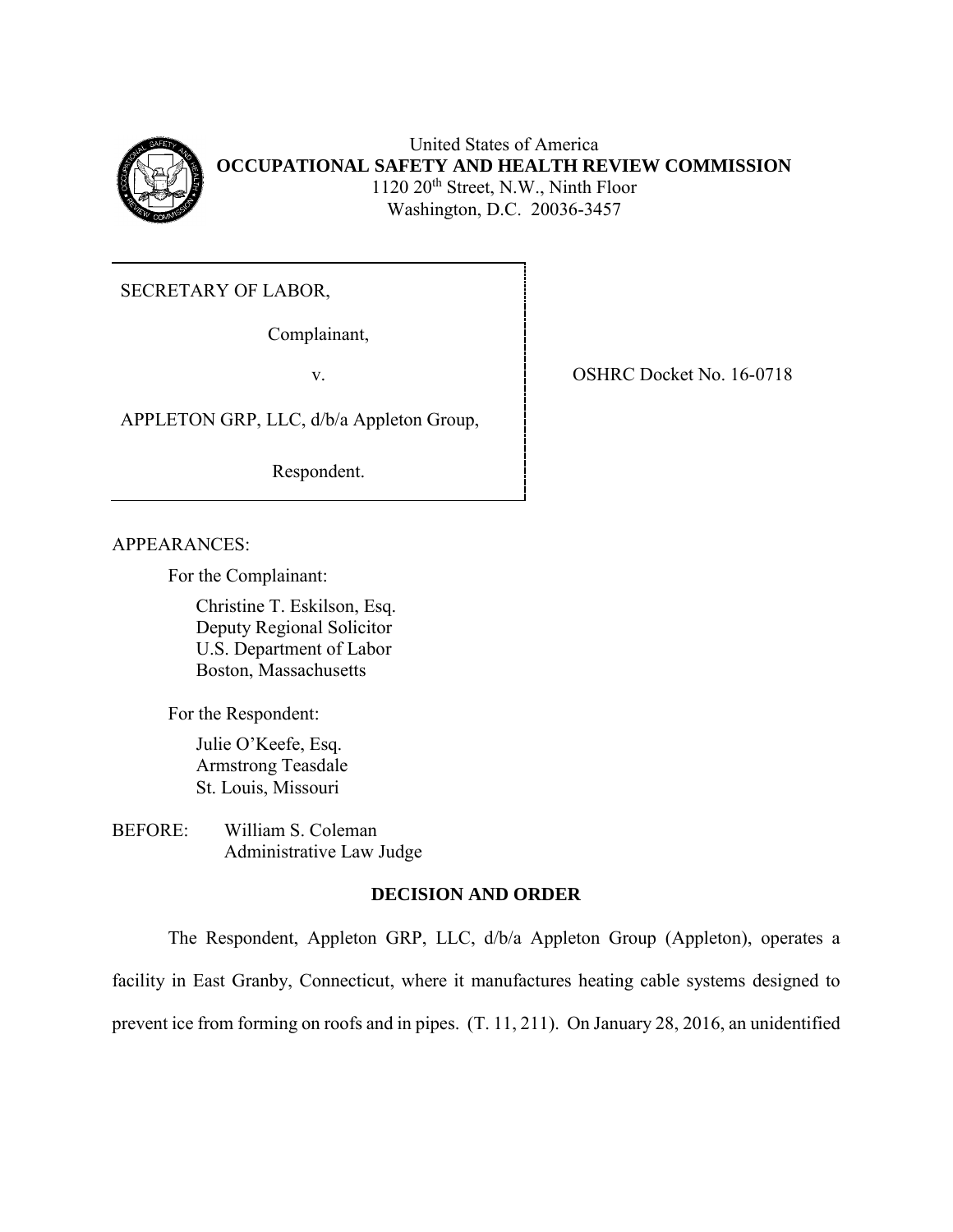person contacted the area office of the Occupational Health and Safety Administration (OSHA) located in Hartford, Connecticut, about the facility to complain (1) that emergency stops ("e- were being exposed to electrical hazards. (T. 11-12). stops") on an extruding line were not functioning, and (2) that employees who tested heating cables

 In response to that complaint, an OSHA compliance safety and health officer (CO) from the Hartford area office inspected the facility on three separate days: February 2 & 4, 2016, and March 15, 2016. (T. 12, 63-64, 95, 99). On March 28, 2016, as a result of the inspection, OSHA Citations: (1) a four-item "serious" citation (Citation 1), and (2) a two-item "other than serious" issued a "Citation and Notification of Penalty" proposing penalties totaling \$11,500 on two citation (Citation 2).

 matter before the Occupational Safety and Health Review Commission (Commission) pursuant to Appleton timely contested the Citations and proposed penalties and thereby brought the section 10(c) of the Occupational Safety and Health Act of 1970 (Act). 29 U.S.C. § 659(c).

 Commission's Chief Judge assigned the matter to the undersigned on September 12, 2016, for hearing and decision. The hearing was conducted in Hartford, Connecticut on February 15, 2017. The Commission docketed the matter on May 6, 2016, and the Secretary thereafter filed his formal complaint pursuant to Commission Rule 34(a), 29 C.F.R. § 2200.34(a), wherein the Secretary re-alleged the violations and proposed penalties set forth in the original citations. The Post-hearing briefing was completed on June 8, 2017.

 The Secretary declared in his post-hearing brief that he was withdrawing item 1 of Citation 2. <sup>1</sup> *See Morrison-Knudsen Co.*, 16 BNA OSHC 1105, 1123 (No. 88-572, 1993) (recognizing that

 $1$  This withdrawn citation item had alleged an "other than serious" violation of 29 C.F.R. § 1910.37(b)(2), which requires that each exit be marked by a sign reading "Exit."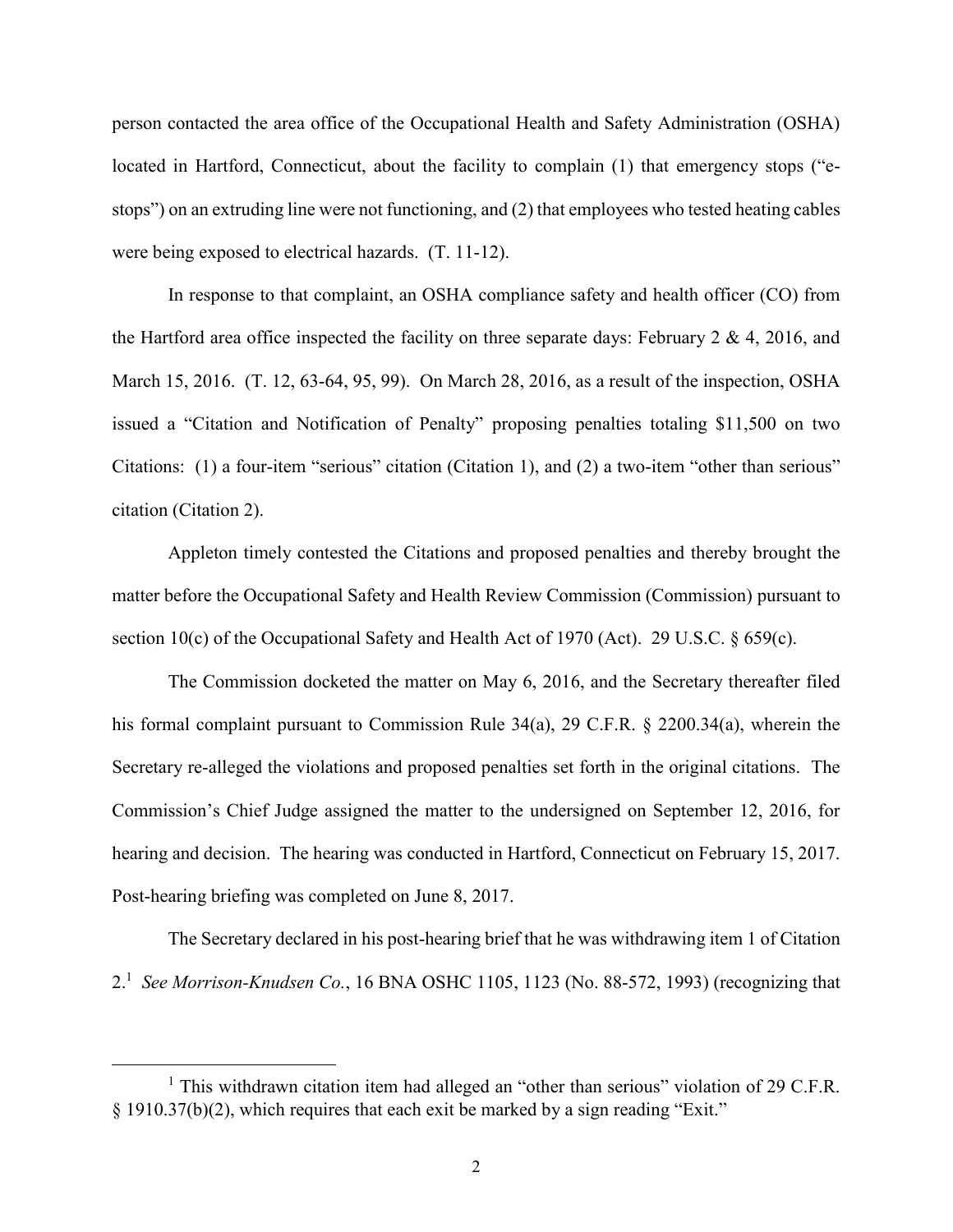following five alleged violations remain at issue, all of which were alleged to have occurred on or the Secretary had withdrawn a citation item through the position stated in a written brief). The about the first day of the inspection, February 2, 2016:

Citation 1, Item 1: This citation item was amended prior to the hearing to allege a serious console [of the Davis-Standard Extruding Line 2] did not shut down the two Viteck pay-off units."2 The Secretary alleges that as a result of this condition, employees were sometimes exposed to Secretary alleges further that a feasible and acceptable method to correct the alleged hazard would violation of section 5(a)(1) of the Occupational Safety and Health Act of 1970 (the Act), 29 U.S.C.  $§ 654(a)(1)$ , which is commonly known as the Act's "general duty clause." The Secretary alleges that Appleton violated section  $5(a)(1)$  in that "the emergency stop provided on the main operating being struck by wire when shutting down a payoff unit by using the payoff unit's off switch. The be "to re-wire the emergency stop control provided on the operator's console to stop the pay-off units."

 Citation 1, Item 2. This citation item alleges a serious violation of 29 C.F.R. § 1910.303(g)(1), which provides: "Sufficient access and working space shall be provided and maintained about all electric equipment to permit ready and safe operation and maintenance of such equipment." The Secretary alleges that Appleton violated the standard in that "a table that was being used as a workstation was located in the working space" for a 120/208 volt panelboard.

 § 1910.333(a), which provides: "Safety related work practices shall be employed to prevent Citation 1, Item 3a. This citation item alleges a serious violation of 29 C.F.R.

 standard at 29 C.F.R. § 1910.212(a)(1). The amended citation item's description of the alleged  $<sup>2</sup>$  As originally issued, this citation item had alleged a violation of the machine guarding</sup> violation of the general duty clause, which is quoted in the text, is identical to the description of the originally alleged violation of the machine guarding standard.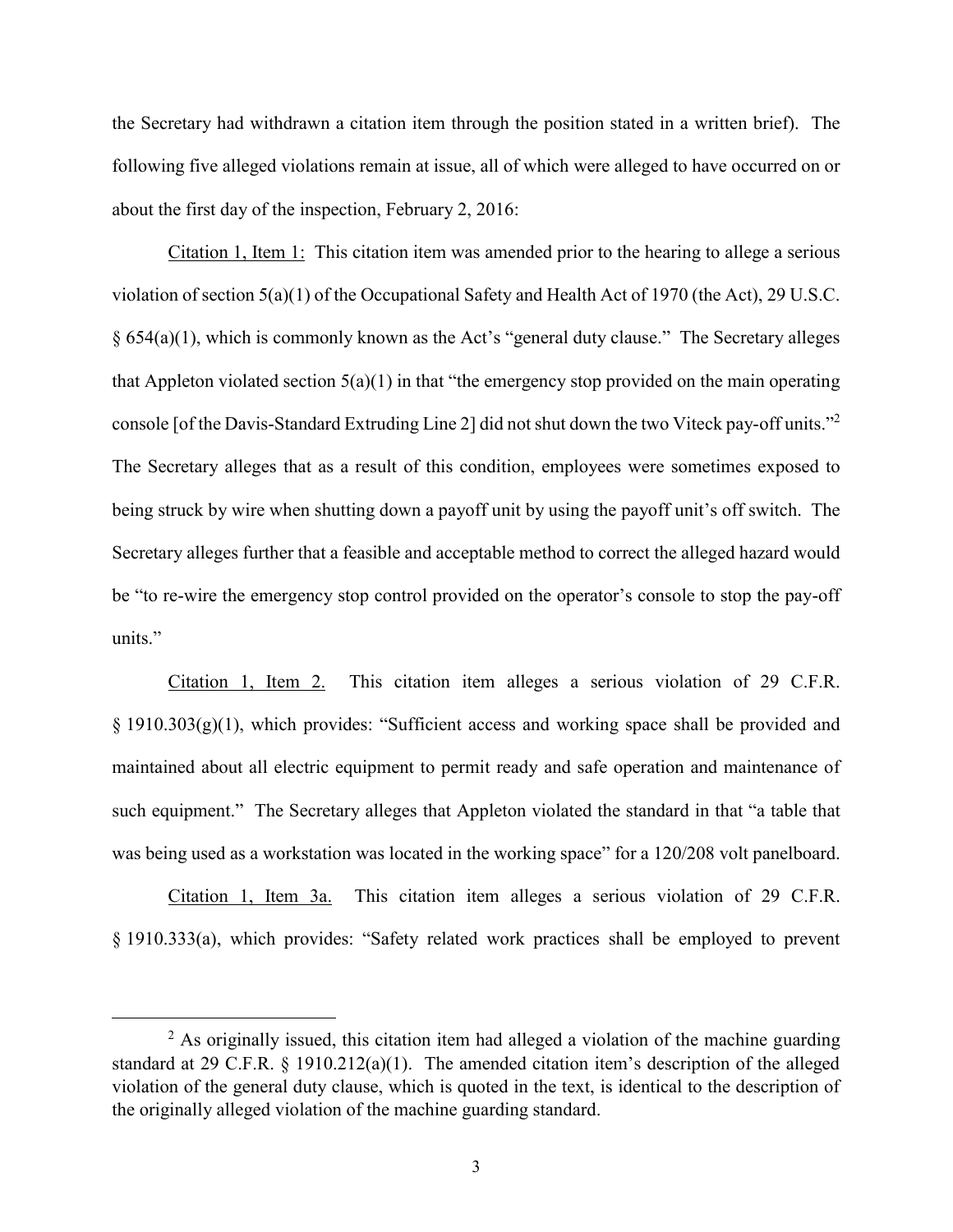performed near or on equipment or circuits which are or may be energized." The Secretary alleges that Appleton violated this standard with regard to employees who conducted "Hi-Pot testing on electric shock and other injuries from either direct or indirect electrical contacts, when work is spools of cable using test sets" at two different testing locations at the facility.

 Citation 1, Item 3b. This citation item alleges a serious violation of 29 C.F.R. § 1910.335(a)(1)(i), which provides: "Employees working in areas where there are potential electrical hazards shall be provided with, and shall use, electrical protective equipment that is appropriate for the specific parts of the body to be protected and for the work to be performed." The Secretary alleges that Appleton violated this standard in that employees who performed hi- pot electrical testing on spools of cable at three different testing areas of the facility were not provided personal protective equipment such as voltage-rated gloves and fire-resistive clothing.

 § 1910.110(c)(5)(i)(*i*), which provides in relevant part that containers used for storing liquefied petroleum gases "shall be located so as to minimize exposure to … physical damage." The Secretary alleges that Appleton violated this standard by storing a portable propane cylinder on a Citation 2, Item 2. This citation item alleges an "other than serious" violation of 29 C.F.R. work bench in an unsupported "free-standing" position.

The issues for decision are:

- • Did the Secretary prove by a preponderance of the evidence that Appleton or its industry recognized a hazard that was causing or was likely to cause death was required to shut down a payoff unit by using the payoff unit's off switch? or serious physical harm when, during certain malfunction events, an employee (Citation 1, item  $1 -$  Section  $5(a)(1)$ ).
- • Did the Secretary prove by a preponderance of the evidence that a work table that was located underneath a wall-mounted panelboard caused there to be insufficient access and working space to permit the ready and safe operation and maintenance of the panelboard? (Citation 1, item  $2 - \frac{1}{2}$  1910.303(g)(1)).
- • Did the Secretary prove by a preponderance of the evidence that the safety-related work practices Appleton used for testing insulated heating cables at two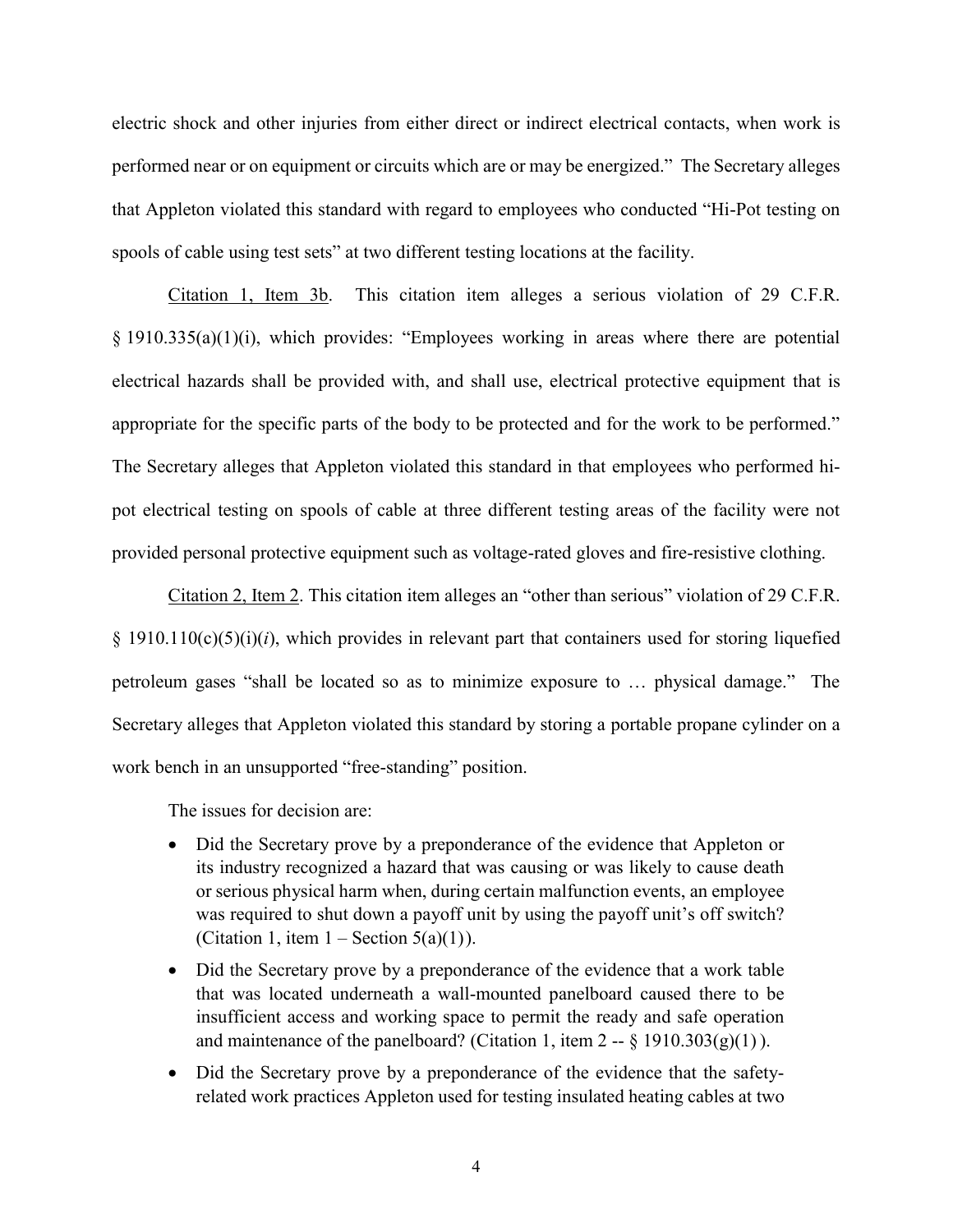test areas were not consistent with the nature and extent of the associated electrical hazards? (Citation 1, item 3a -- § 1910.333(a) ).

- • Did the Secretary prove by a preponderance of the evidence that the was likely to give rise to potential electrical hazards requiring the wear of circumstances under which employees tested heating cables at three test areas voltage-rated gloves and fire-resistive shirts? (Citation 1, item 3b --  $§ 1910.335(a)(1)(i)).$
- • Did the Secretary prove by a preponderance of the evidence that a portable had been located in that position? (Citation 2, item 2 --  $\S$  1910.110(c)(5)(i)(i)). propane cylinder that had been placed on a work bench in an unsupported upright position (a) was not located so as to minimize its exposure to physical damage, and (b) that Appleton knew or should have known that the cylinder

As set forth below, the Secretary did not meet his burden of proof as to any of these issues,

and thus the corresponding citation items are vacated.

#### **FINDINGS OF FACT**

The following facts were established by at least a preponderance of the evidence:

 1. Appleton employs about 25 employees at its 32,000 square foot facility in East Granby, freeze protection systems. (T. 11-15, 27, 175, 210-11). Appleton is engaged in a business that Connecticut, where it manufactures and tests heating cables that are used for roof-freeze and pipeaffects interstate commerce. (Answer, ¶¶ 2 & 3).

> Struck-by Hazard at Payoff Units (*Citation 1, item 1 – General Duty Clause*)

 2. Appleton's Davis-Standard Extruding Line number 2 ("DS-2") is the subject of the alleged violation of the general duty clause set forth in amended Citation 1, item 1. The DS-2 was placed in service at the facility in 1990. (T. 200).

 3. The function of the DS-2 is to combine two bare copper wires to create a cable and then to coat that cable with plastic insulation.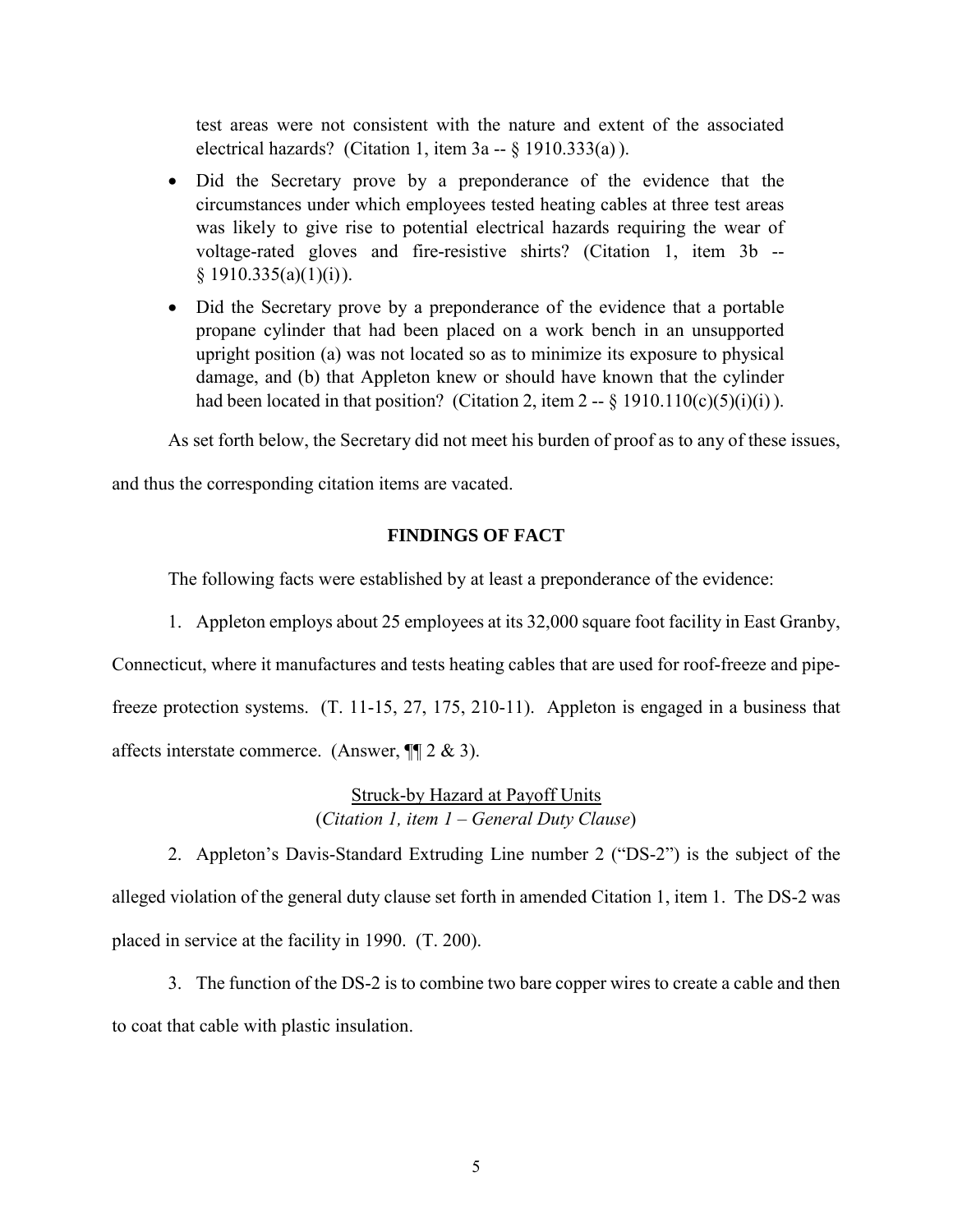2, but the entirety of the testimonial and photographic evidence suggests that it is at least 30 feet long from beginning to end. (T. 33-34). There are five discrete units to the DS-2 that are arranged 4. The DS-2 has a linear configuration. The record does not reflect the length of the DSfrom beginning to end in the following sequence:

 citation item. (T. 31). The payoff is comprised of two separate Viteck brand "payoff units," which Appleton designated respectively as "Payoff #1" and "Payoff #2." The two payoff units are oriented in line, with Payoff #1 positioned at the start of the line and Payoff #2 positioned next in line. A single bare wire from each payoff unit is "paid off" from a reel/spool of wire that is loaded onto each payoff unit. (Tr. 178). The photograph at Exhibit R-1-A accurately depicts a side view of the two Viteck payoff units, and the photograph at Exhibit J-1 accurately depicts an oblique view down the line, with Payoff #1 at the start of the line. Each payoff unit is powered by its own onto the housing for each payoff unit's motor, the vertical face of which is accurately depicted in and also has a separate run/stop switch at the lowermost point on the same vertical surface, as is the motor to the payoff unit. These two switches on the control panels for each payoff unit are circled and annotated with the handwritten word "Stop" on Exhibit R-1-A. (T. 181-83). The nine- second video clip at Exhibit R-2 accurately depicts one of the payoff units during normal operation, dispensing wire to the line. (T. 186-87). a. The line starts with the "payoff," which is the location of the hazard alleged in the motor which rotates a reel of wire as it dispenses bare wire to the line. A control panel is mounted Exhibit J-4. Each control panel has an on/off switch at the uppermost point on the vertical surface, accurately depicted on Exhibit J-4. When manipulated, either of these two switches will turn off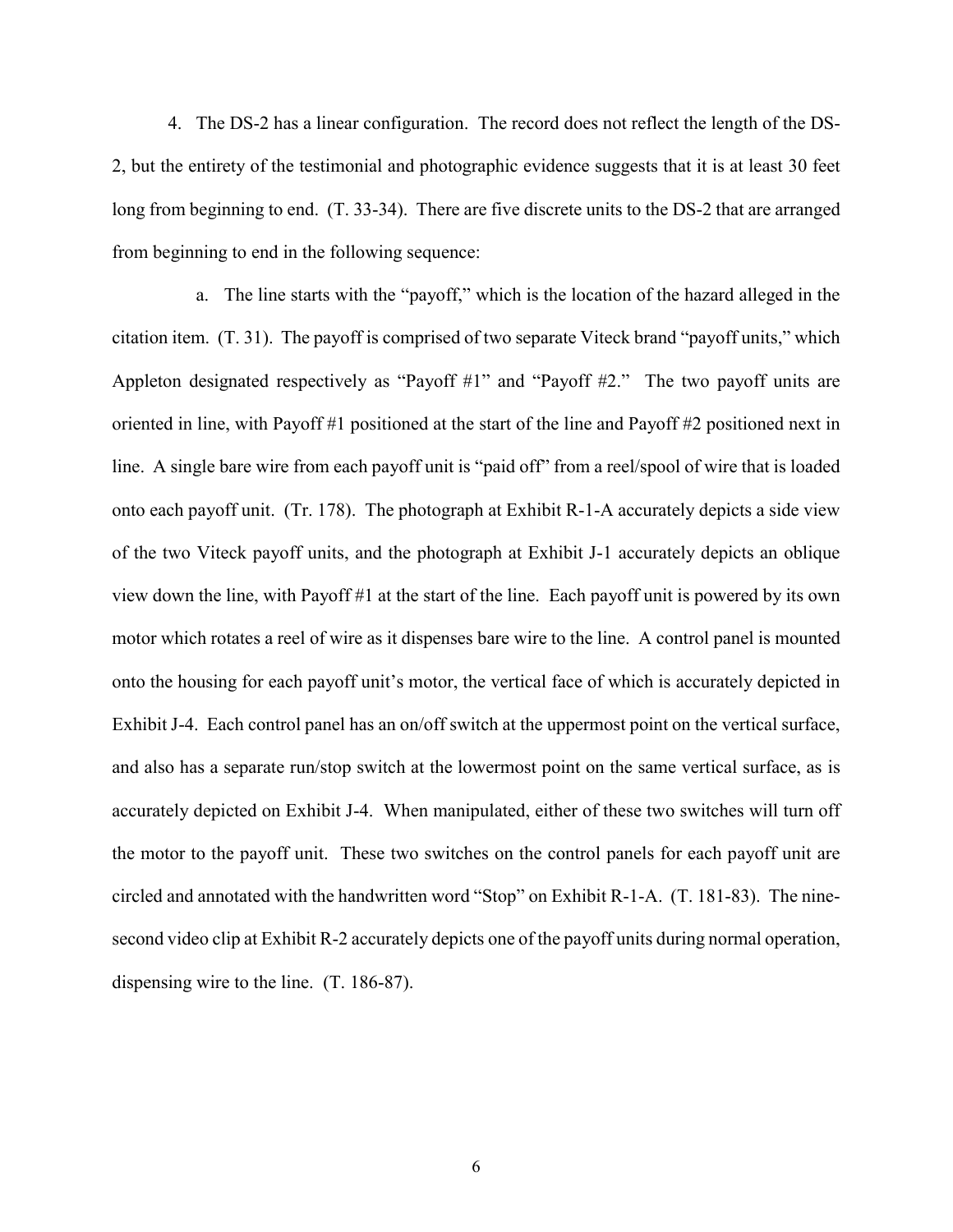after Payoff #2, and which is accurately depicted in Exhibit J-5.<sup>3</sup> (T. 32-33). The two bare wires the proper tension on the wires as they are combined to create a cable. (T. 31, 68, 179, 188; Exs. b. The second unit of the DS-2 is the "accumulator," which is positioned immediately dispensed from the payoff units are pulled through the accumulator, whose function is to maintain  $J-1 & 2J-2$ ).

 c. The third unit of DS-2 is the "extruder" itself, through which the cable is pulled and where it is coated with insulating plastic. (T. 188; Ex. J-5).

 line. d. The fourth unit of DS-2 is the "capstan," which pulls the cable through the extrusion

e. The fifth and final unit of the extruding line is the "pickup reel," where the freshly insulated cable is wound onto a reel. (T. 178-179; 194).

 5. From the time the DS-2 was put in service at the facility in 1990 up to the commencement of the inspection on February 2, 2016, in order to shut off electrical power to a payoff unit's motor for any reason, the operator of the DS-2 would have to manipulate one of the two switches located on the control panel for that payoff unit. (T. 181; Exs. J-4 & R-1-A). These reel for that payoff unit is located on the opposite side of the motor housing. The straight-line distance between the switches and nearest point on the payoff reel (with the motor housing situated switches are located on the operator's side of the motor housing for the payoff units, and the wire in between the two) is about 22 inches. (T. 183, 185; Ex. J-1).

 $3A$  witness for Appleton described the DS-2 as being comprised of "four units." (T. 194). second unit (extruder) in the DS-2 line, but he did not expressly describe the accumulator as being a part of the extruder unit. (T. 188). For purposes of the description of the DS-2 in this decision, the accumulator is regarded to be a separate unit of the DS-2, rather than a part of the extruder unit. (T. 68). This witness described the accumulator as being located between the first unit (payoff units) and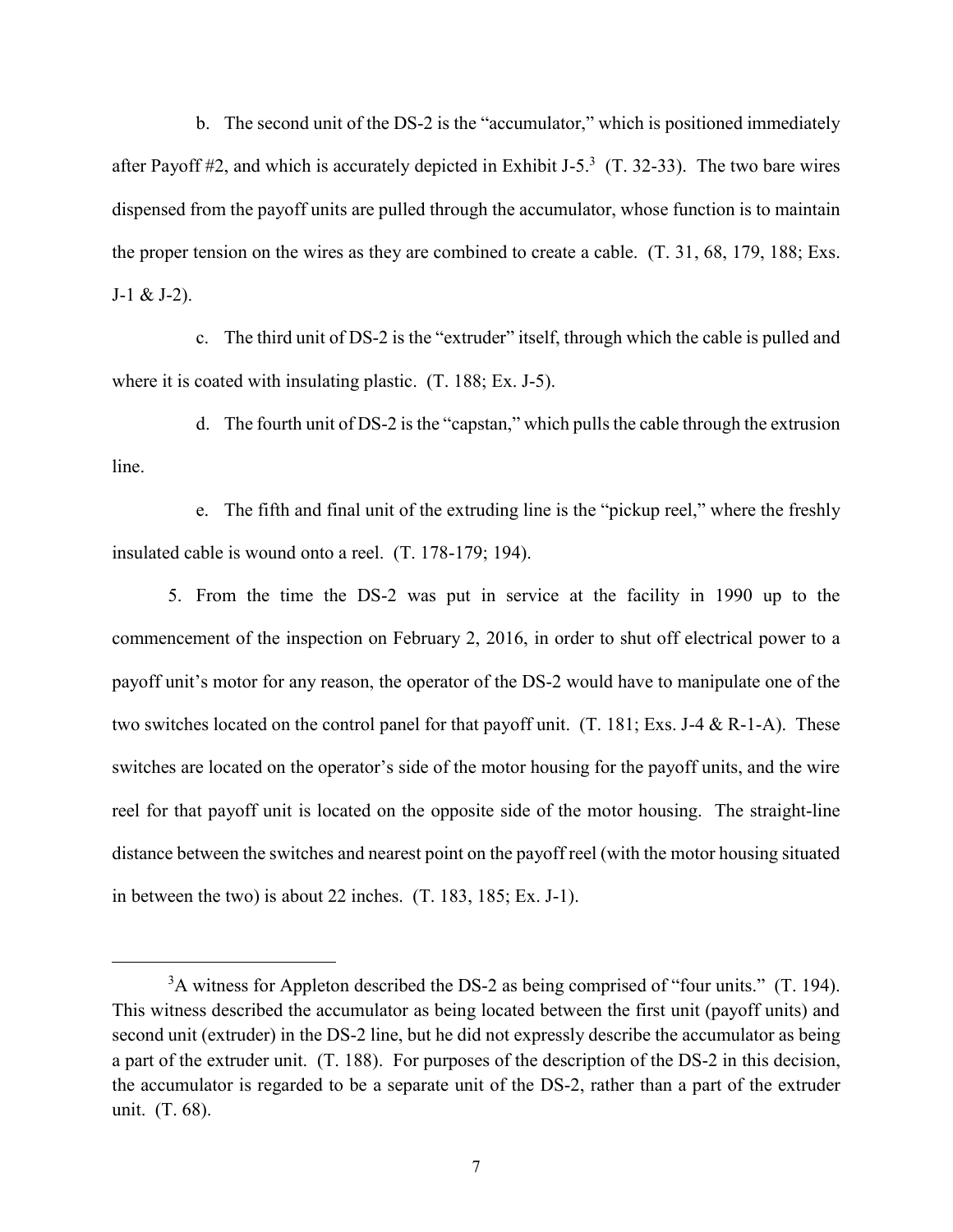6. The DS-2 has three emergency stops (e-stops). (T. 273).

 from Payoff #2, and which is depicted in Exhibit J-3. (T. 189-90, 194). (This is the e-stop that the citation item alleges could be electrically connected to the payoff units in order to abate the alleged hazard.) The main console for the DS-2 is on the same side of the line as the control panels a. One e-stop is located on the main console of the DS-2, which is more than ten feet for each of the two payoff units.

 b. Each of the other two e-stops is located near one of the payoff units, on the opposite side of the line from the side that the off switches for each payoff unit are located. The photograph at Exhibit J-2 accurately depicts the location of each of these two e-stops.

 to shut off electrical power only to the extruder and the capstan. None of the e-stops was wired to shut off electrical power to either of the payoff units. The manufacturer of the DS-2 designed and c. All three e-stops, including the two that are situated near a payoff unit, were wired manufactured the three e-stops to function this way, and the e-stops had functioned in that manner at the facility since the DS-2 was first installed there in 1990. (T. 191, 196-201, 259-262).

 7. From the time the DS-2 was put in service at the facility in 1990 up to the was activated, the capstan immediately stopped pulling the cable though the extruder. (T. 274). the accumulator, which in turn caused each payoff unit to stop dispensing wire. (T. 189-190). Thus, even though there was no electrical connection between any of the e-stops and the motors for the payoff units, the DS-2 was designed so that the activation of an e-stop should result in the reels of wire loaded onto the payoff units to stop rotating and thus stop dispensing wire to the line. commencement of the inspection on February 2, 2016, when any of the three e-stops on the DS-2 When the capstan stopped pulling the cable, the capstan transmitted a signal to a limit switch on (T. 37-40).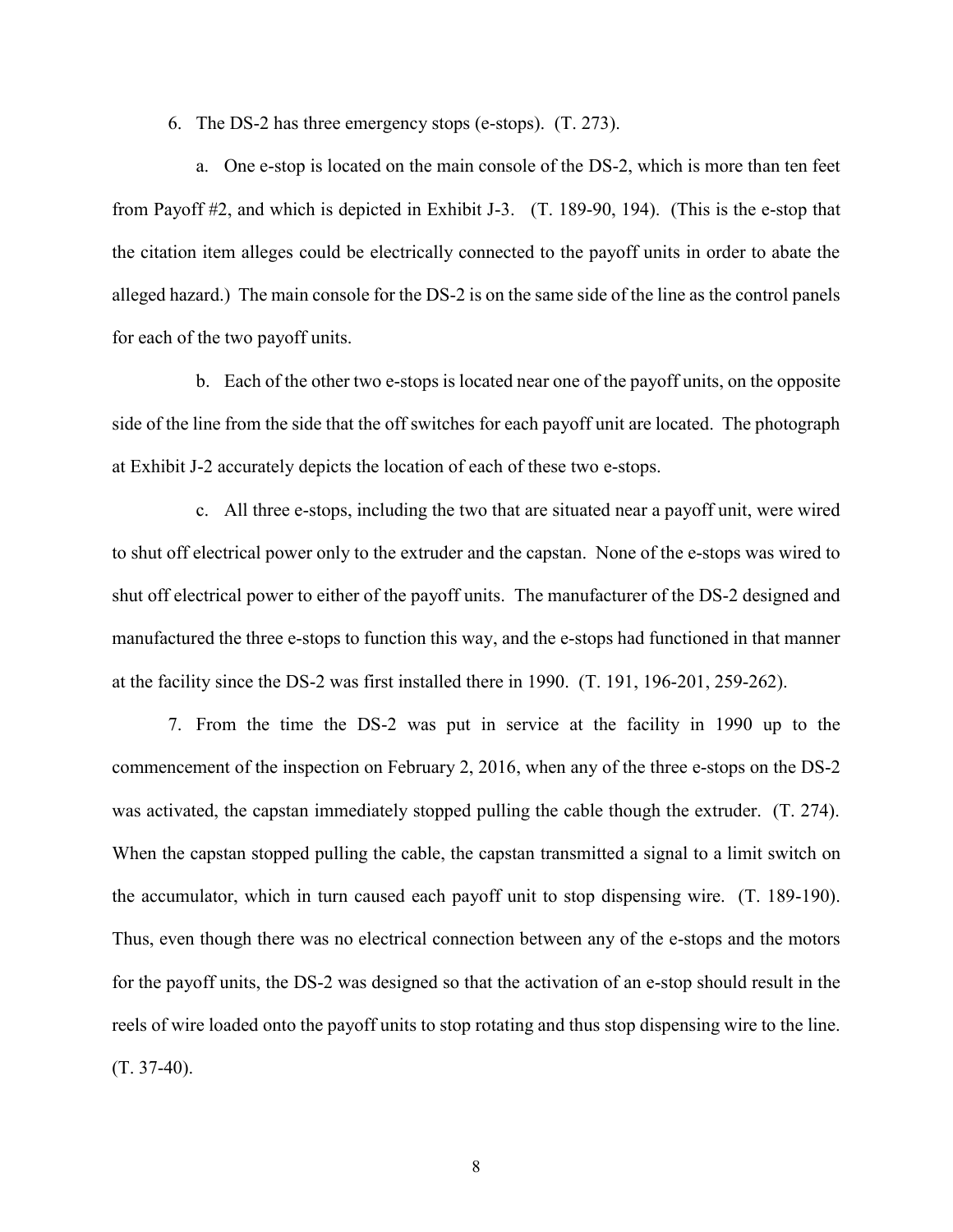payoff units broke, the limit switch in the accumulator would signal the payoff units to stop dispensing wire. (T. 39-42). Sometimes, however, the limit switch on the accumulator would malfunction and fail to cause the payoff units to stop dispensing wire. (T. 39-42). When such a malfunction occurred, the wire reels on the payoff units continued to dispense wire, and the wire would unravel about a foot or so above the reel, with the unraveling wire "flying around to a degree" and resembling a "big Slinky" according to Mr. John Metz, who was the principal operator of the DS-2 from 2012 to 2016. (T. 46-47). The only way to cause the payoff units to stop dispensing wire during such a malfunction was for a worker to go to the control panel for each payoff unit and to turn off the motor for the payoff unit in order to stop the rotation of the wire 8. Similarly, the DS-2 was designed so that if wire that was being dispensed from the reels (thereby stopping the resulting dispensing of the wire from the reel). (T. 38-43).

 9. Mr. John Metz was the principal operator of the DS-2 for four years from 2012 to 2016. (T. 27, 30). Metz recalled experiencing the type of malfunction described in the preceding paragraph about six times over the course of the four years that he worked at the facility as the principal operator of the DS-2 line. (T. 45).

 10. Metz recalled the unraveling wire from a payoff unit striking him when he accessed for which he did not seek or receive any medical treatment or first aid. (T. 55-56). Metz did not the stop switch for the payoff units, and he recalled sustaining a bruise on his arm from this contact, report having sustained this bruise to Appleton. (T. 49-50, 287-88).

 Metz complained to a supervisor about one of the payoff units creating a "wire mess," but Metz been struck or having sustained an injury. (T. 286-87). This was the only time that Metz reported 11. Following an apparent malfunction of the limit switch in the accumulator in 2015, did not express a concern that this had presented a safety hazard. Metz also did not report having

9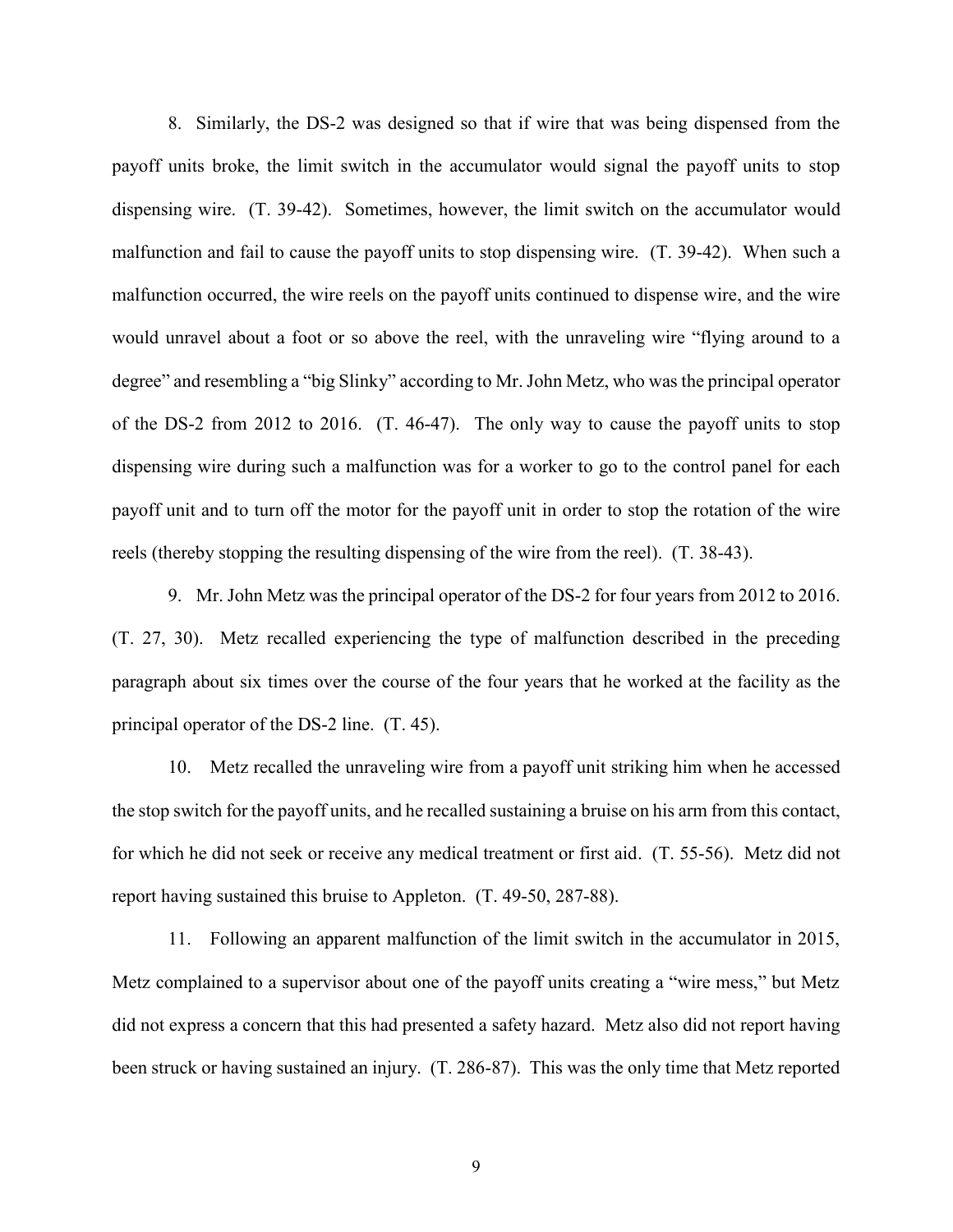the malfunction that he had recalled having occurred multiple times over the four years that he had operated the DS-2 line.

 12. Appleton was unable to replicate or to determine the cause of the apparent malfunction of the limit switch in the accumulator that caused the malfunction that Metz described. (T. 286-87).

13. No Appleton employee has ever reported to Appleton having been struck or injured from wire unreeling from the payoff units on the DS-2. (T. 288).

 every day during the 17 years he has worked at the facility, and he has never seen, nor has he been 14. The director of operations at the facility had observed the payoff units in operation informed of, any event where loose wire from a payoff unit struck anyone. (T. 195-96).

 15. An employee named Roy McCarter, who has worked at the facility more than 28 years, and who is able to observe the DS-2 line from his work station a few feet away, has not witnessed an event such as described in ¶ 8, *supra*, in which wire unraveled from a payoff reel on the DS-2 in the manner that Metz described. (T. 278-80).

 16. Sometime between February 2, 2016 and March 15, 2016, in a good faith effort to address the safety concerns expressed by the CO, Appleton caused all three e-stops on the DS-2 to any e-stop was activated the motors for the payoff units would stop, but the centrifugal force of the rotating reels would cause the reels to continue to rotate and dispense wire until such centrifugal force dissipated. (T. 202-03). This continued unspooling by centrifugal force resulted in greater time and effort being required to return the DS-2 to production after activation of an e-stop. (T. 204-205). be re-wired so that each e-stop shut off electrical power to the motors for the payoff units (in addition to power to the capstan and the extruder). (T. 202-03). After making this change, when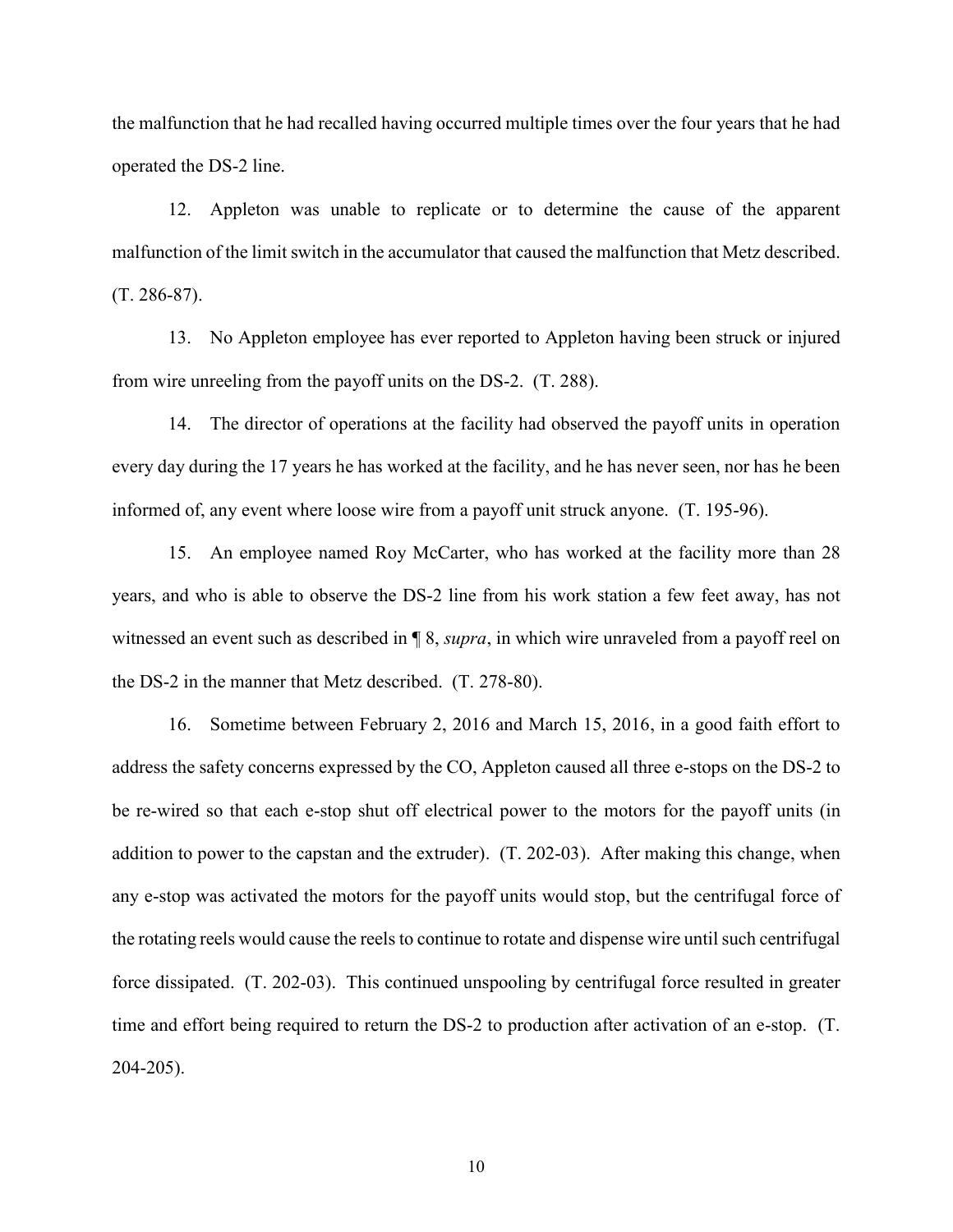The CO regarded this rewiring to have abated the alleged violative condition. (T.99). Consequently, the original citation item, which had alleged a violation of the general machine 17. During the continuation of the inspection on March 15, 2016, the CO became aware that Appleton had rewired the three e-stops to become electrically connected to the payoff units. guarding standard, indicated that the violation had been "Corrected During Inspection."

 18. The task of shutting down either Payoff #1 or Payoff #2 on the DS-2 by using the off switches located on the control panel for each payoff unit during a malfunction when wire unspooled from the payoff reel did not present a risk of serious injury to the employee who manipulated the off switch during such an malfunction event.

 19. Neither Appleton nor its industry recognized that the task of shutting down a payoff unit for the DS-2 by using the off switch on the control panel for each payoff unit presented a risk of serious injury to the worker who manipulated the off switch on the payoff units during a malfunction when wire unspooled from the payoff reel. (T. 196).

 20. To the extent that unspooling wire from a payoff unit presented a hazard, such hazard was not likely to cause death or serious injury.

# Sufficiency of Access and Working Space For Electrical Panel 10 (*Citation 1, item 2 -- § 1910.303(g)(1)* )

 was mounted on a wall in the facility. The cabinet was approximately 20 inches high, 12 inches wide, and 4.5 inches deep. (T. 13, 294). The cabinet had a dead front with a hinged door that cabinet in the facility, and no evidence regarding the incidence of such events anywhere. (T. 162- 21. A 120/208-volt panelboard, identified as "Panel 10," was housed in a cabinet that opened to the switches on the panelboard. The cabinet itself was not energized and could become energized only in the event of some fault, short, or some kind of loose connection, although there was no evidence of any such events having occurred with respect to Panel 10 or any electrical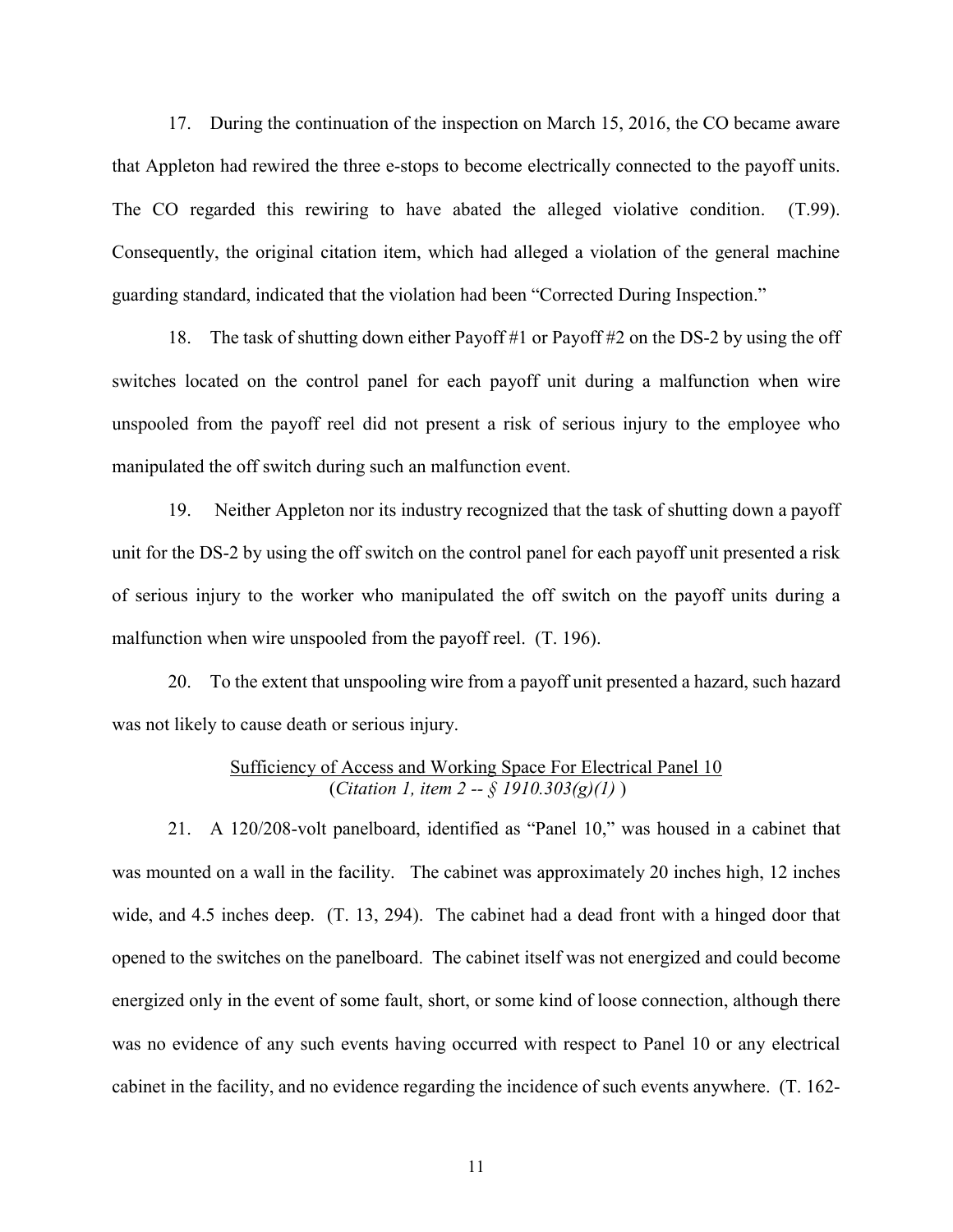63). The photograph at Exhibit J-11 accurately depicts the cabinet for Panel 10 with the cabinet door open. Appleton employees did not access Panel 10 on a regular basis. (T. 111).

 high was placed lengthwise flush against the wall and underneath Panel 10. The underside of the to have been plastic laminate glued onto particle board. The side edges of the particle board were covered by a rubber or plastic strip, as is depicted in Exhibit J-10. (T. 145, 158). The folding legs 22. A portable work table that was 60 inches long, 30 inches wide, and about 30 inches cabinet was about 18 inches above the tabletop. (T. 13; Ex. J-10). The tabletop's surface appears and the frame that supported the tabletop were metallic. (T. 145).

 was situated on the right side of the table, as is depicted in the photograph at Exhibit J-10. (T. 23. Some office materials (e.g., in/out boxes, three-ring binders, three-hole punch, and a calculator) were situated on the left side of the table, and a desktop-sized electrical testing device 207).

 standing in front of the cabinet, as is depicted in the photograph at Exhibit R-5. Any adult of normal size and capabilities would have been able to reach the switches on the panelboard without 24. The switches on the panelboard were at about chest height for any normal-sized adult having to stretch or strain while standing in any position within arm's reach of the switches. (T. 290-93).

 25. A legend was affixed to the inside surface of the cabinet door that indicated the equipment or circuit that the corresponding switch on the panelboard controlled. The legend was printed in an oversized font that was readable to any person with normal vision who was within arm's reach of the switches on the panelboard. (Exs. J-11, R-5 & R-7). The legend was in template form in that its layout simulated the layout of the switches on the panel. (Ex. J-10; T. 293).

12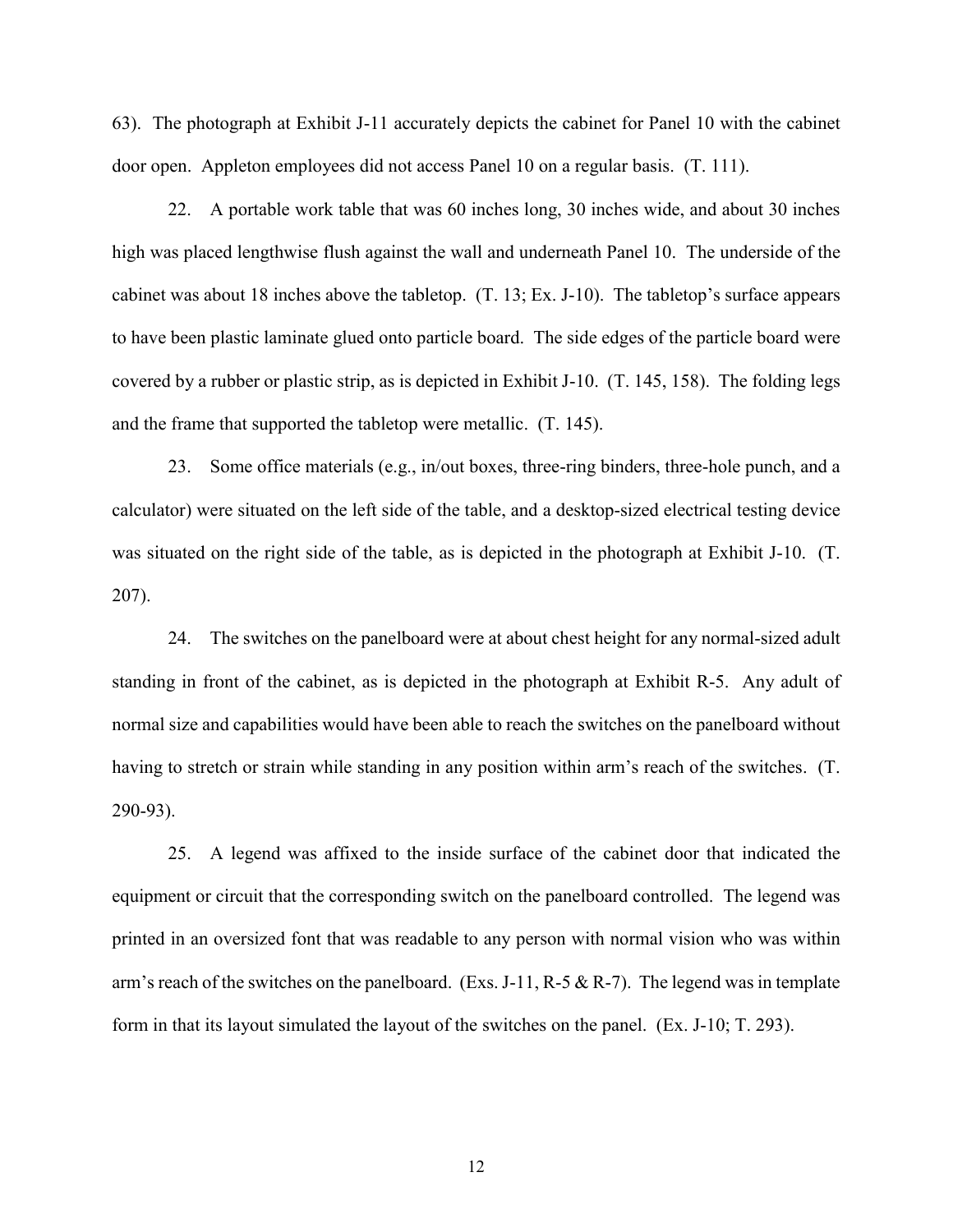26. The presence of the worktable did not increase the risk of electrical shock to a person who made contact with the panelboard or the cabinet that housed it. (T. 206-07).

27. The location of the worktable below the panelboard allowed for sufficient access and working space to permit ready and safe operation and maintenance of the panelboard.

# (*Citation 1, Items 3a and 3b -- §§ 1910.333(a) & 1910.335(a)(1)(i)* ) Safety-Related Work Practices and PPE in Certain Hi-Pot Test Areas

 28. Item 3a of Citation 1 faults Appleton's safety-related work practices for the prevention of electric shock and other injuries in two hi-pot testing areas at the facility—one test area was identified as being "outside the lab," and the other test area was described as the "kit freeze" test area. For purposes of this decision, the testing area that is located outside the facility's lab is identified as Test Area 1 (TA-1) and the kit-freeze test area is identified as Test Area 2 (TA- 2). The alleged deficiencies in TA-1 and TA-2 are alleged as two separate instances of the violation alleged in item 3a of Citation 1.

 which for purposes of this decision is identified as Test Area 3 (TA-3). The alleged deficiencies in protective equipment provided to employees who conducted testing in these three areas are 29. Item 3b of Citation 1 faults Appleton for not providing appropriate electrical protective equipment to employees who conducted hi-pot testing in TA-1 and TA-2, and also to employees who performed testing in a third hi-pot test area that is known as the "drum test" area, alleged as three separate instances of the violation alleged in item 3b.

 30. "Hi-pot" is an abbreviation for "high potential." Hi-pot testing is also known as subjected to higher voltages than the cable would be subjected to while in use for its intended "dielectric testing." (Ex. R-8). In the hi-pot testing done at the facility, insulated heating cable is purpose as part of a heating cable system. The purpose of the testing is to determine the extent to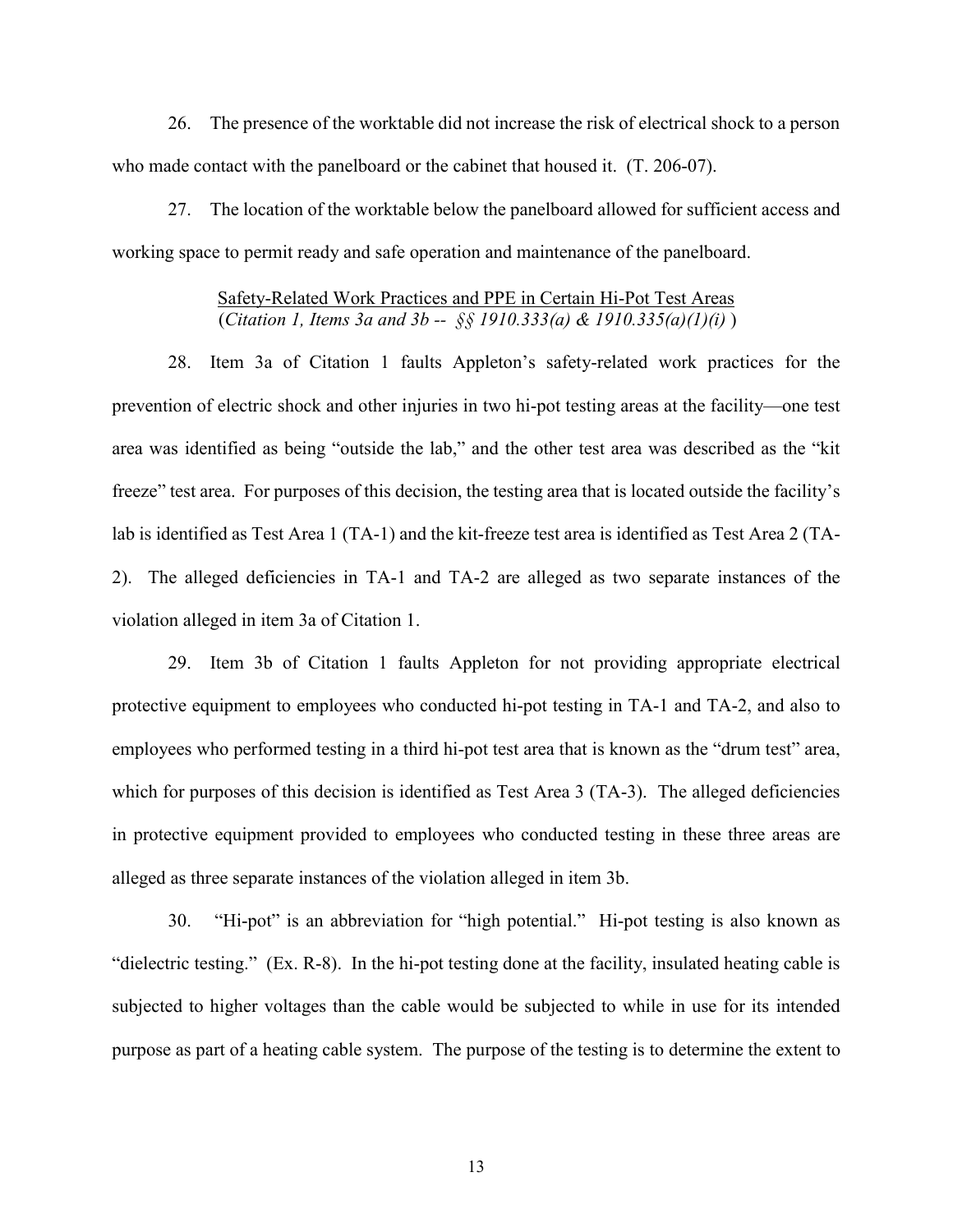which voltage leaks from the cable and to determine whether the cable meets the specifications for which it is to be certified. (T. 78, 153-54, 240).

 connected to the cable being tested. The ends of the wire leads have metal clips that are guarded on these leads are effective in preventing employees from inadvertently coming into direct contact with the conductive metal clips during the testing. (T. 219, 244). Appleton's work instruction for is flowing through the test leads to the cable being tested. This is so even though contact with only 31. The testing equipment used in all three testing areas has insulated wire leads that are by plastic insulating covers that prevent the person manipulating the leads from having direct contact with the conductive clips. (T. 213-14, 218-19; Exs. J-12). The insulating plastic covers hi-pot testing directs employees not to touch the test leads during the actual testing when current the plastic insulated covers on the test leads would protect a person who made contact with only the plastic covers from electric shock or other injury. (T. 213-14, 218-19, 221; Ex. R-8).

 manipulating the conductive metal leads that are shielded by the insulating plastic covers. (T. 214). No Appleton employee has sustained electric shock or any injury upon conducting hi-pot testing at the facility at least since the year 2000. There is no evidence that in the years preceding 32. No Appleton employee has sustained electric shock or other injury upon the year 2000, any Appleton employee had sustained an electrical shock or any injury while conducting hi-pot testing at the facility. (T. 214-15).

 33. All cable on which Appleton conducts hi-pot testing is protected by two layers of insulation and also by a tin-plated copper braided jacket, which serves as grounding. This construction of the insulated cable is such that it is not possible for electricity to pass outside the insulated cable, and a person cannot be shocked, electrocuted or burned from touching the insulated cable while it is energized during hi-pot testing. (T. 209-13, 245-48). When the

14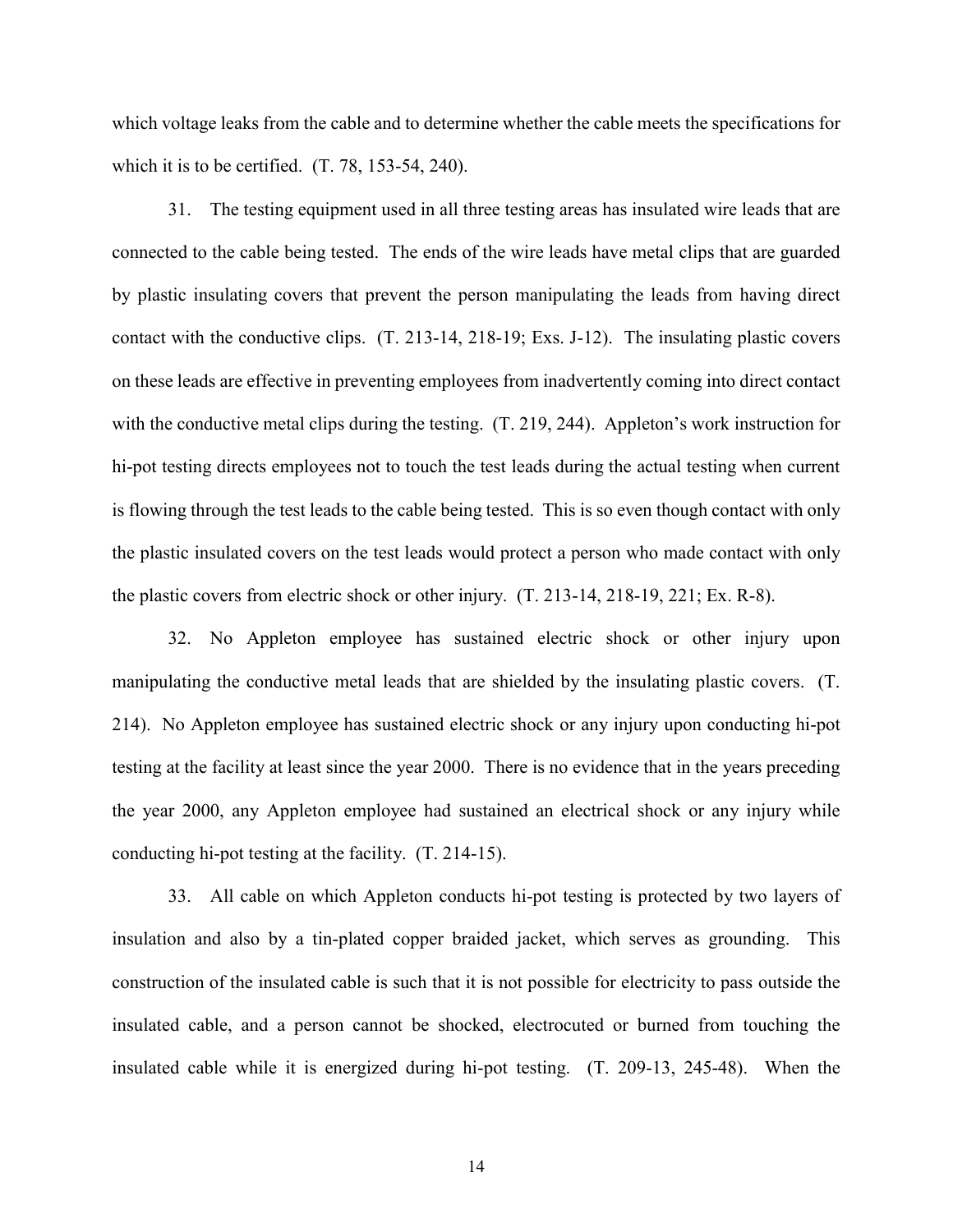completed cable product is in actual use for its intended purpose of protecting roofs and pipes from freezing, the insulated cables are energized and do not pose a shock or burn hazard to anyone touching them while energized. (T. 210-12).

 34. At the TA-1 test area, large spools of cable in lengths from 200 to 1000 feet are brought to the test area on a pallet that holds up to twelve reels of wire. The reels of wire remain small worktable that is situated against a wall in a corner. Although TA-1 is not cordoned off, and other employees walk past the test area from time to time, the area is not on a designated aisle or in an area with much foot-traffic. (T. 235-36, 242). The frequency of testing at TA-1 varied from on the pallet as each one is tested. (T. 215-16). The testing equipment at TA-1 is located on a once per week to once per month, depending on production. (T. 81).

 employee who conducted testing at TA-1, and he had been doing so for years. (T. 217). DeGray is knowledgeable and skilled in conducting the testing at TA-1 in accordance with prescribed 35. At the time of the inspection, an employee named Lenny DeGray was the only procedures, and he is not known ever to have deviated from those prescribed procedures. (T. 217- 18, 220, 223-24; Exs. R-8, R-9).

 36. The sequence for the testing in TA-1 was for the operator to remove about one inch from the testing equipment to the cable. (T. 220-22; Ex. R-8). The operator would then turn on the testing equipment, whose output voltage when initially turned on would be zero. The operator of cable being tested, and would maintain that level for one minute. (T. 222-23, 226; Ex. R-8). After that minute elapsed, the operator would then turn off the testing equipment and detach the test leads from the cable being tested. (T. 216-17; Ex. R-8). of insulation from the end of the cable to be tested and then to clip the bus and grounding leads would then gradually increase the voltage to between 1300 and 2200 volts, depending on the type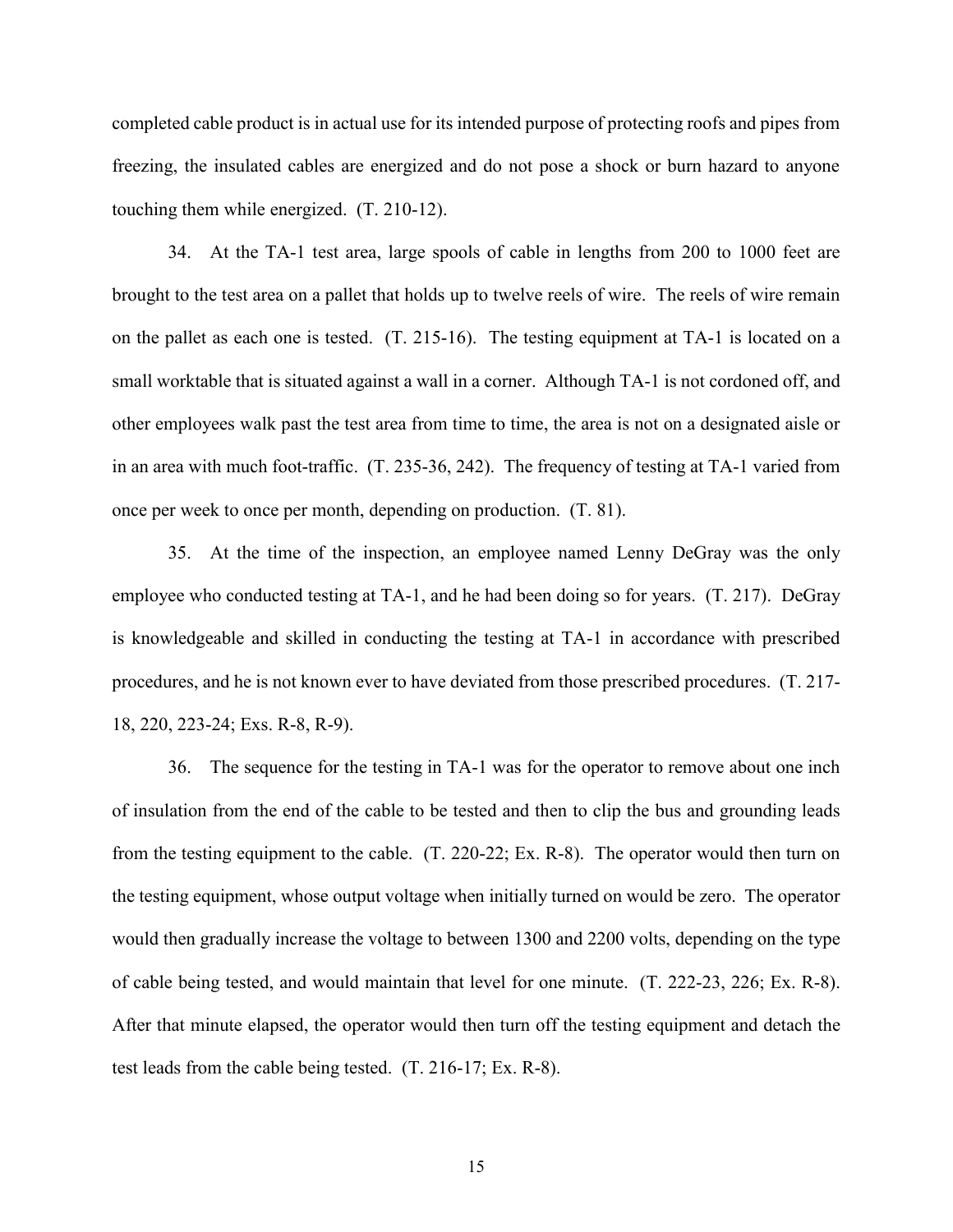37. At the TA-2 test area, the reels of cable being tested are small and are placed on the 211, 215, 225). Testing in this area occurs every day. (T. 96). The employee conducting the testing connects the insulated test leads to the cable to be tested, connects the green-colored ground zero amperage to the cable for one minute. (T. 97; Ex. R-10). The test equipment shuts off transmit zero amperage, unsafe direct contact with the energized leads could cause a burn but not same tabletop on which the testing equipment is located, as depicted in Exhibit J-12. (T. 95-96, lead to the cable's braid, and then turns on the test equipment, which then delivers 2500 volts at automatically after a minute has elapsed. (T. 95-97; Ex. R-10). Because the test leads at TA-2 an electrical shock. (T. 137-39).

 employees are authorized to conduct that testing. (T. 227-28). Both employees have been trained 38. A single employee performs the testing that is conducted at TA-2, but two Appleton on the prescribed procedures for testing in this area. (T. 225-28; Exs. R-10, R-11, R-12). There is no evidence of either employee having ever failed to follow prescribed procedures.

for employees who face the risk of electric shock.<sup>4</sup> (E.g., T. 173-74). Appleton employees who performed hi-pot testing had demonstrated they were capable of working safely on the energized circuits involved in their respective test areas and that they were familiar with the proper use of 39. Appleton met or exceeded the minimum training standards specified by § 1910.332 special precautionary techniques, personal protective equipment, insulating and shielding

 practices. The Secretary has not contended that Appleton did not provide this required training, and in the absence of any evidence to the contrary, Appleton is entitled to the presumption that it <sup>4</sup> Section 1910.332 prescribes training requirements regarding safety-related work was in compliance with this training standard.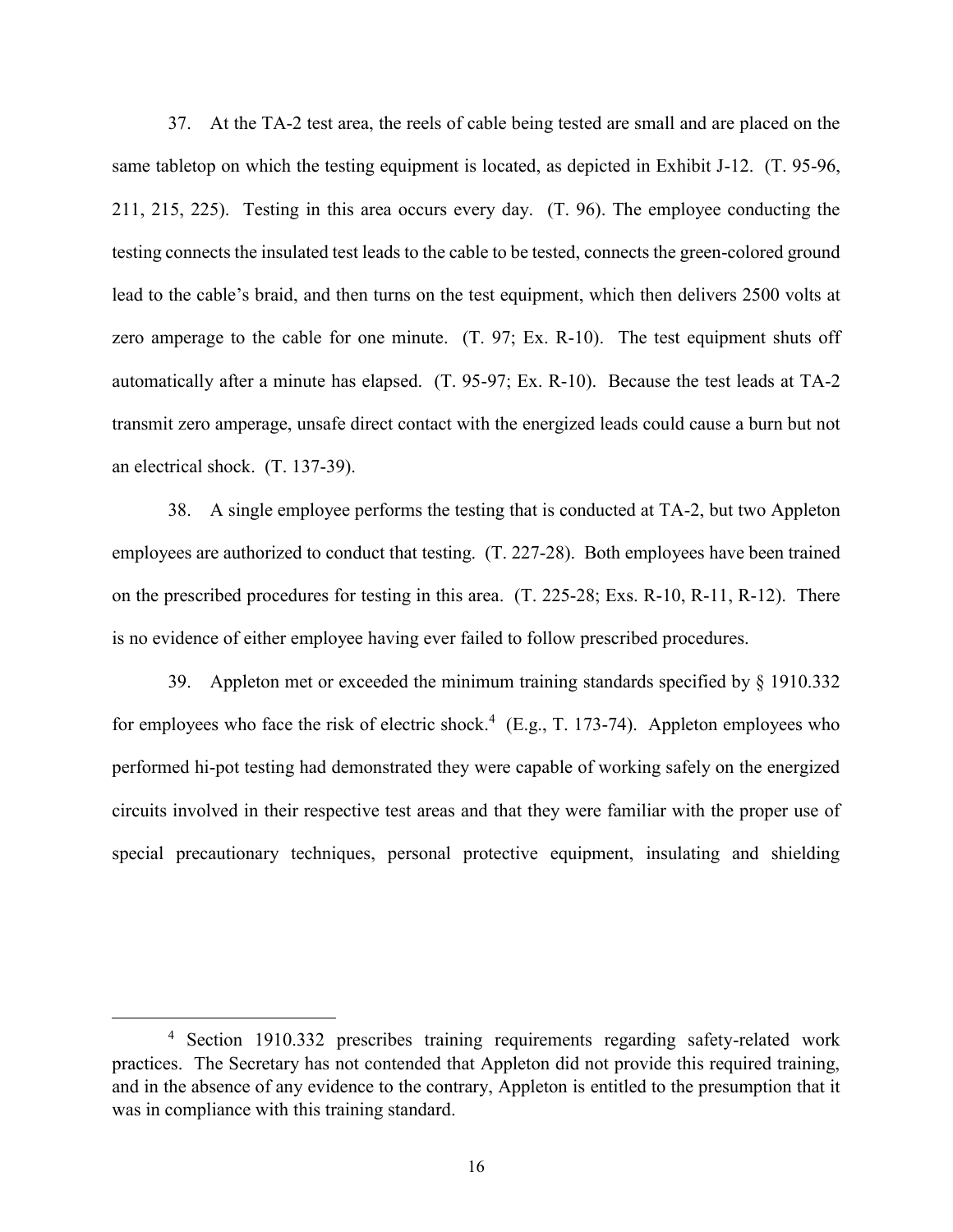materials, and insulated tools, in the manner that is described in 29 C.F.R. § 1910.333(c)(2).<sup>5</sup> (T. 217-18, 220, 223-228; Exs. R-8, R-9, R-10, R-11, R-12).

40. The safety-related work practices in place at the TA-1 and TA-2 test areas were consistent with the nature and extent of the associated electrical hazards at those locations.

 shirts. (T. 14, 82, 88, 97, 244). Employees in all three areas wore safety glasses. (T. 82, 88, 120). evidence whether employees who conducted testing at the TA-2 test area wore such gloves. 41. On February 2, 2016, employees who performed hi-pot testing on spools of cable at the TA-1, TA-2, and TA-3 test areas were not provided with voltage-rated gloves or fire-resistive Employees in TA-1 and TA-3 wore non-voltage rated cloth gloves (T. 88, 120), but there is no

 42. An employee named Joe Grundy performed hi-pot testing done at TA-3. Grundy was knowledgeable and skilled in conducting that testing, which he performed on average once every one to two weeks, depending on production. (T. 87, 235). Grundy is not known to have ever failed to perform the testing according to prescribed procedures. (T. 235).

 43. Part of the testing done at TA-3 required the operator to insert the probes of a multimeter through the access ports of a box to cause the probes to contact copper terminals inside to take heat measurements of the cable being tested by touching the cable being tested with a probe in order to test for consistency of the temperature of the cable while electric current was running the box in order to measure the current that the testing equipment was delivering to the cable being tested. (T. 86, Ex. J-9 & R-14). Another aspect of the hi-pot testing at TA-3 required the operator

<sup>&</sup>lt;sup>5</sup> Section 1910.333(c)(2) requires that employees who "work on electric circuit parts or equipment that have not been deenergized … shall be capable of working safely on energized circuits and shall be familiar with the proper use of special precautionary techniques, personal protective equipment, insulating and shielding materials, and insulated tools." The Secretary has knowledge, and in the absence of any evidence to the contrary, Appleton is entitled to the not contended that any such Appleton employees did not possess these competencies and presumption that it was in compliance with this standard.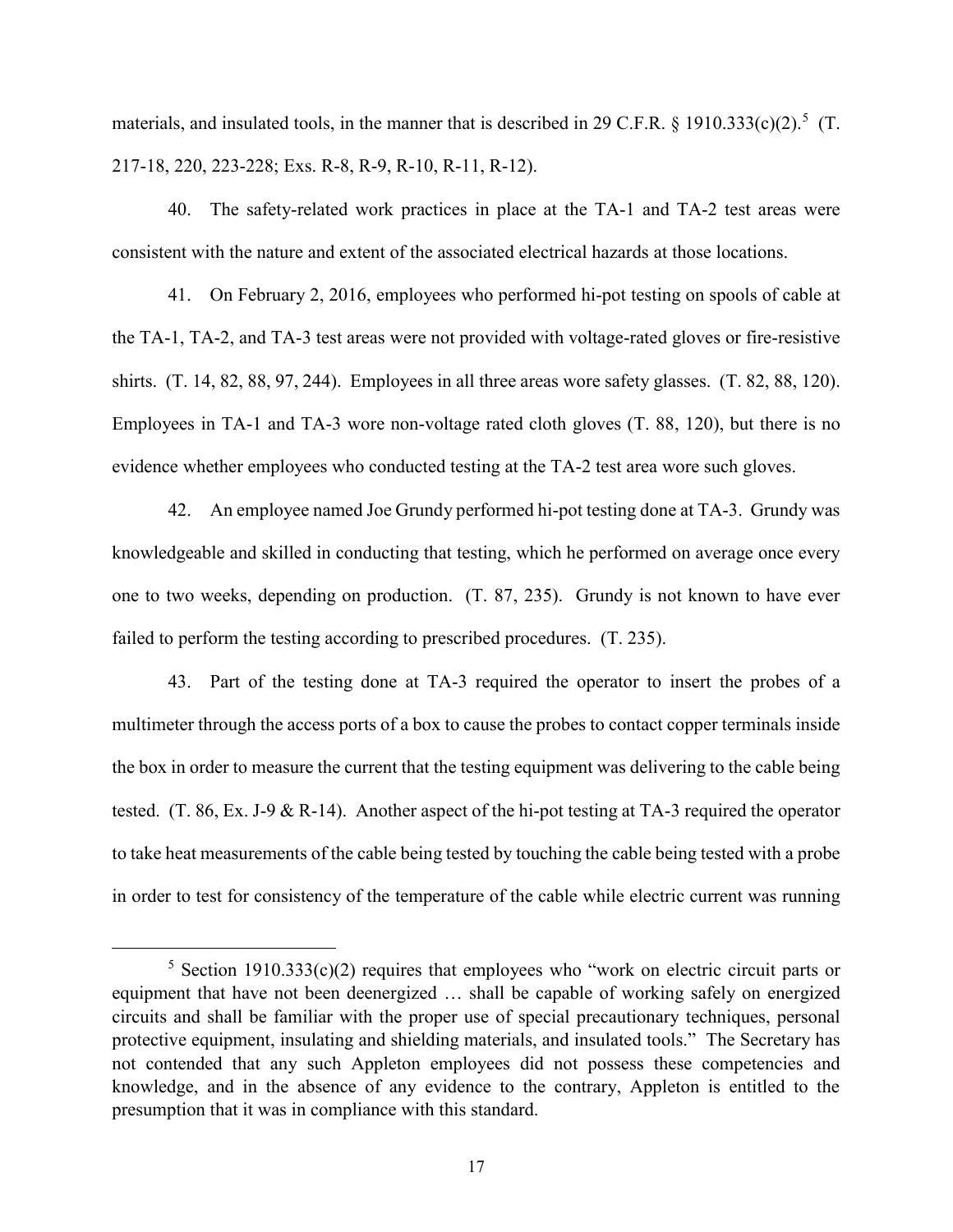through it. (T. 86-87, 231-32). Other aspects of the hi-pot testing in TA-3 involved connecting the cable to be tested to copper lugs in a box that was configured with a limit switch. The limit switch made it impossible for the box to be energized while the operator made this connection. (T. 140-45, 229-34). There are no uninsulated energized wires exposed during the hi-pot testing at TA-3.

 areas does not give rise to the need for employees to wear voltage-rated gloves and fire-resistive 44. The circumstances under which work is performed at the TA-1, TA-2, and TA-3 test shirts in order to protect them against potential electrical hazards.

## Placement of Portable Propane Cylinder (*Citation 2, item 2 -- § 1910.110(c)(5)(i)(i)* )

 The cylinder was no more than 12 inches tall and its diameter was such that it could be easily grasped with one hand. The photograph at Exhibit J-6 accurately reflects the placement of the cylinder, showing the cylinder standing on its base and situated in between what appears to be a vice and what could be some kind of a press, both of which were bolted onto the top of the 45. During her walkthrough on February 2, 2016, the CO observed a 14.1-ounce capacity propane cylinder (with an attached torch) on a workbench near the DS-2 extruding line. (T. 13). workbench.

 physical damage simply by being toppled over on the table from its standing position onto its side. 46. No evidence was presented that it was reasonably possible for the cylinder to sustain

 apparent route available for it then to roll off the workbench and onto the floor. Rather, the equipment and material on the workbench would have arrested a rolling cylinder before it reached 47. If the cylinder had toppled over from its standing position onto its side, there was no the edge of the workbench. (T. 251-53).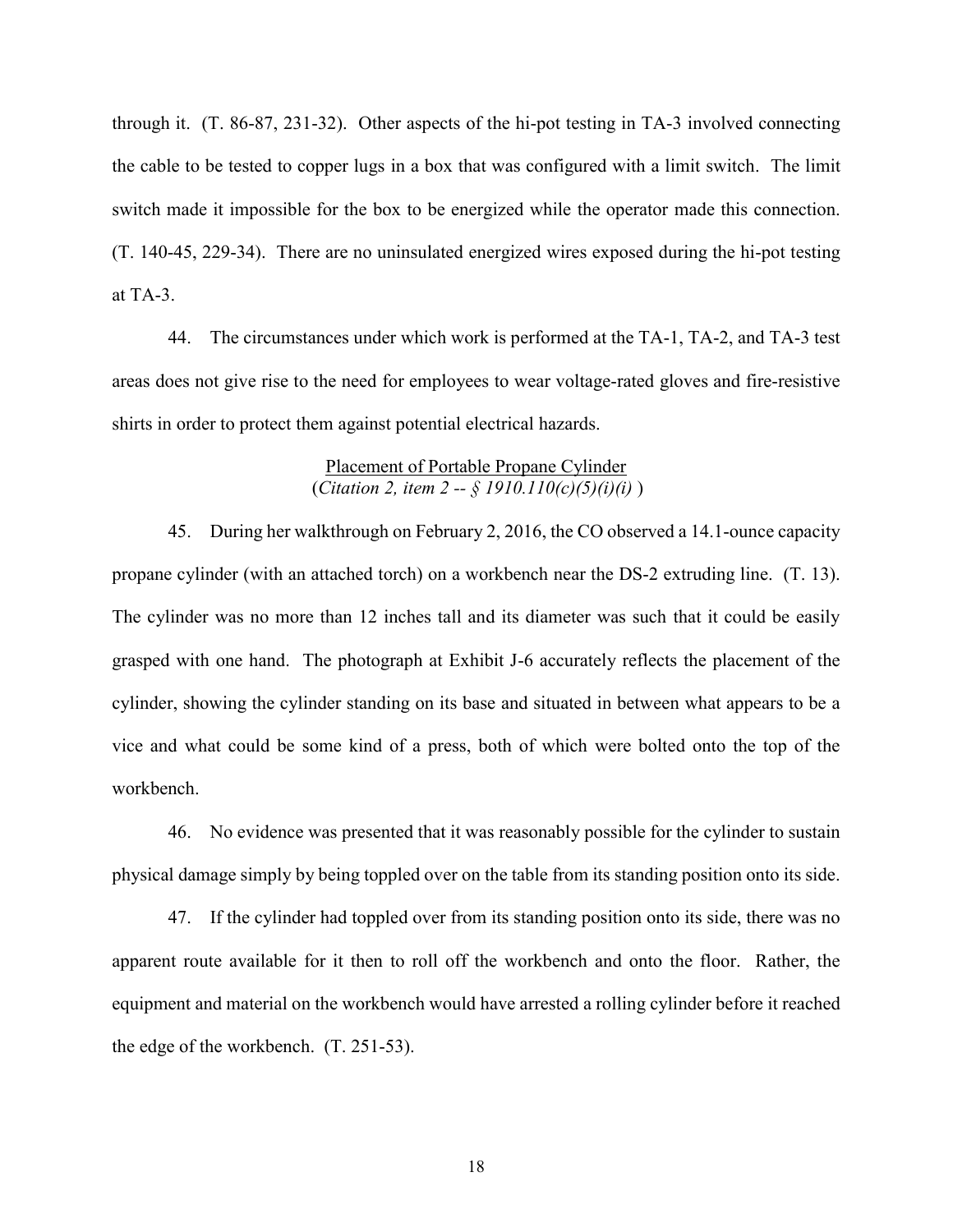48. The placement of the propane cylinder on the worktable did not expose the cylinder to physical damage in that it was not reasonably possible that the cylinder would sustain damage reasonably possible for the cylinder to roll off the workbench onto the floor if it were to have been by being toppled to its side from the position reflected in the photograph at Exhibit J-6, nor was it toppled over on the workbench onto its side

 49. No evidence was presented regarding the length of time the cylinder had been located in the position depicted in Exhibit J-6.

 whether any manager or supervisor had actual knowledge of the placement of the cylinder in this 50. No evidence was presented to establish who placed the cylinder in that position or position.

#### **DISCUSSION**

 The Commission obtained jurisdiction of this matter under section 10(c) of the Act upon relevant times, Appleton was an employer covered by the Act because it met the Act's definition Appleton's timely contest of the citations and proposed penalties. 29 U.S.C. § 659(c). At all of "employer." 29 U.S.C. § 652(5).

 The Act's general duty clause mandates that each employer "furnish to each of his employees employment and a place of employment which are free from recognized hazards that are causing or are likely to cause death or serious physical harm to his employees." 29 U.S.C. § 654(a)(1). To establish a violation of the general duty clause, the Secretary must prove by a preponderance of the evidence that: (1) a condition or activity in the workplace presented a hazard; (2) the employer or its industry recognized the hazard; (3) the hazard was causing or likely to cause death or serious physical harm; and (4) a feasible and effective means existed to eliminate or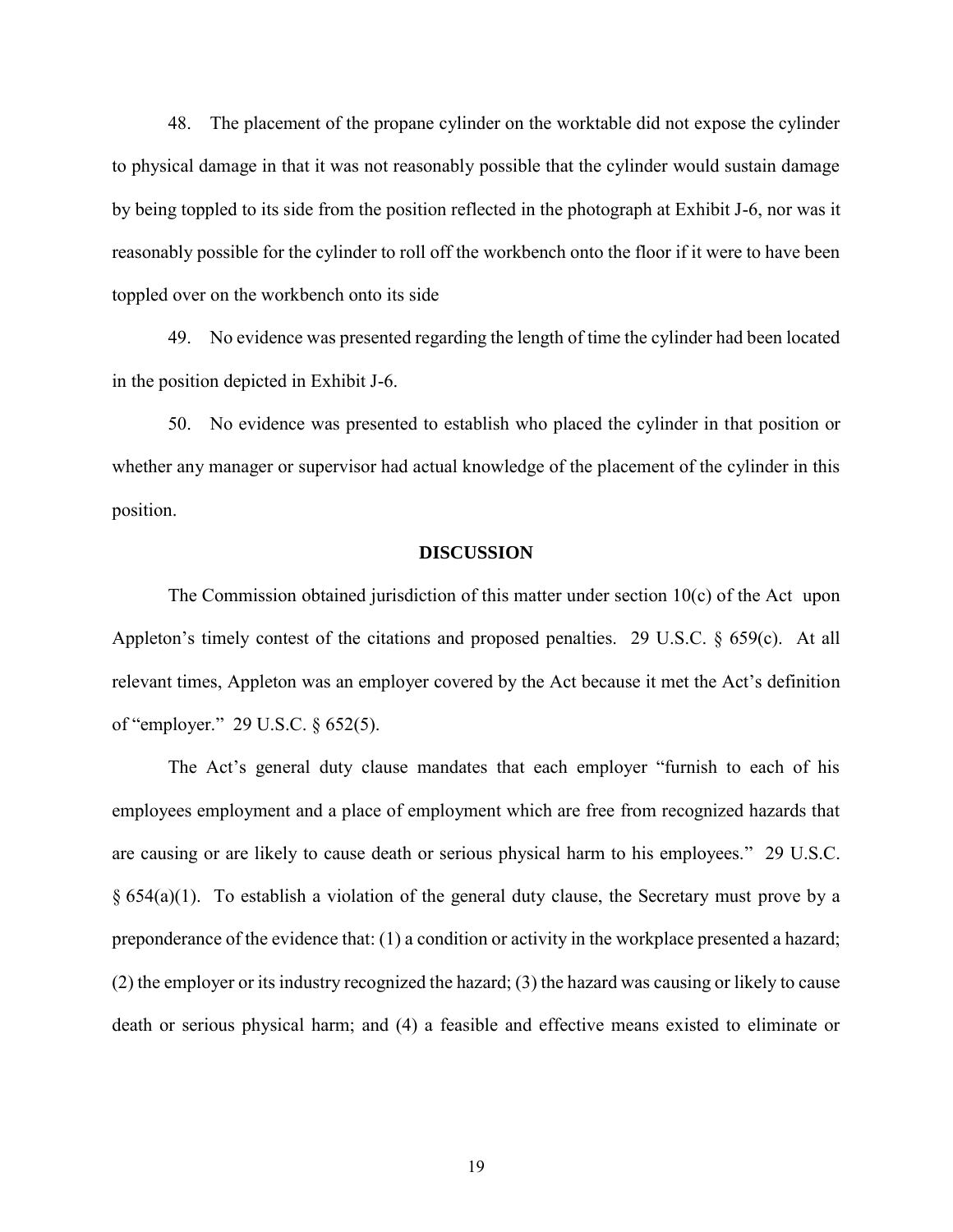materially reduce the hazard. *Peacock Eng'g, Inc.*, 26 BNA OSHC 1588, 1589 (No. 11-2780, 2017).

section  $5(a)(2)$  of the Act, the Secretary must prove by a preponderance of the evidence that: (1) reasonable diligence could have known, of the violative condition. *Atl. Battery Co.*, 16 BNA OSHC 2131, 2138 (No. 90-1747, 1994); *Astra Pharm. Prods*., 9 BNA OSHC 2126, 2129 (No. 78- To establish a violation of a workplace safety or health standard promulgated pursuant to the cited standard applies; (2) the terms of the standard were violated; (3) employees were exposed or had access to the violative condition; and (4) the employer knew, or with the exercise of 6247, 1981), *aff'd in relevant part,* 681 F.2d 69 (1st Cir. 1982).

# Struck-by Hazard at Payoff Units (*Citation 1, Item 1 -- General Duty Clause*)

 The CO recommended citing Appleton for a violation involving the payoff units "[b]ecause employees would need to approach an area with a hazard in order to turn off the payoff units in the event of a machine malfunction and could possibly be exposed to being struck by the wire, cut, bruised or puncture wounds." (T. 104-05). The amended citation item alleged that this hazardous condition existed because "the emergency stop provided on the main operating console [of the DS- 2] did not shut down" the two pay-off units. The amended citation item alleged further that a feasible and acceptable method for correcting the alleged hazard was "to re-wire the emergency stop control provided on the operator's console to stop the pay-off units."

 causing or was likely to cause death or serious physical harm when employees were required to The evidence is insufficient to establish that Appleton (or the industry within which Appleton operated) recognized the hazard alleged—loose wire from the payoff units that was shut off a payoff unit at the payoff unit's control panel during a malfunction.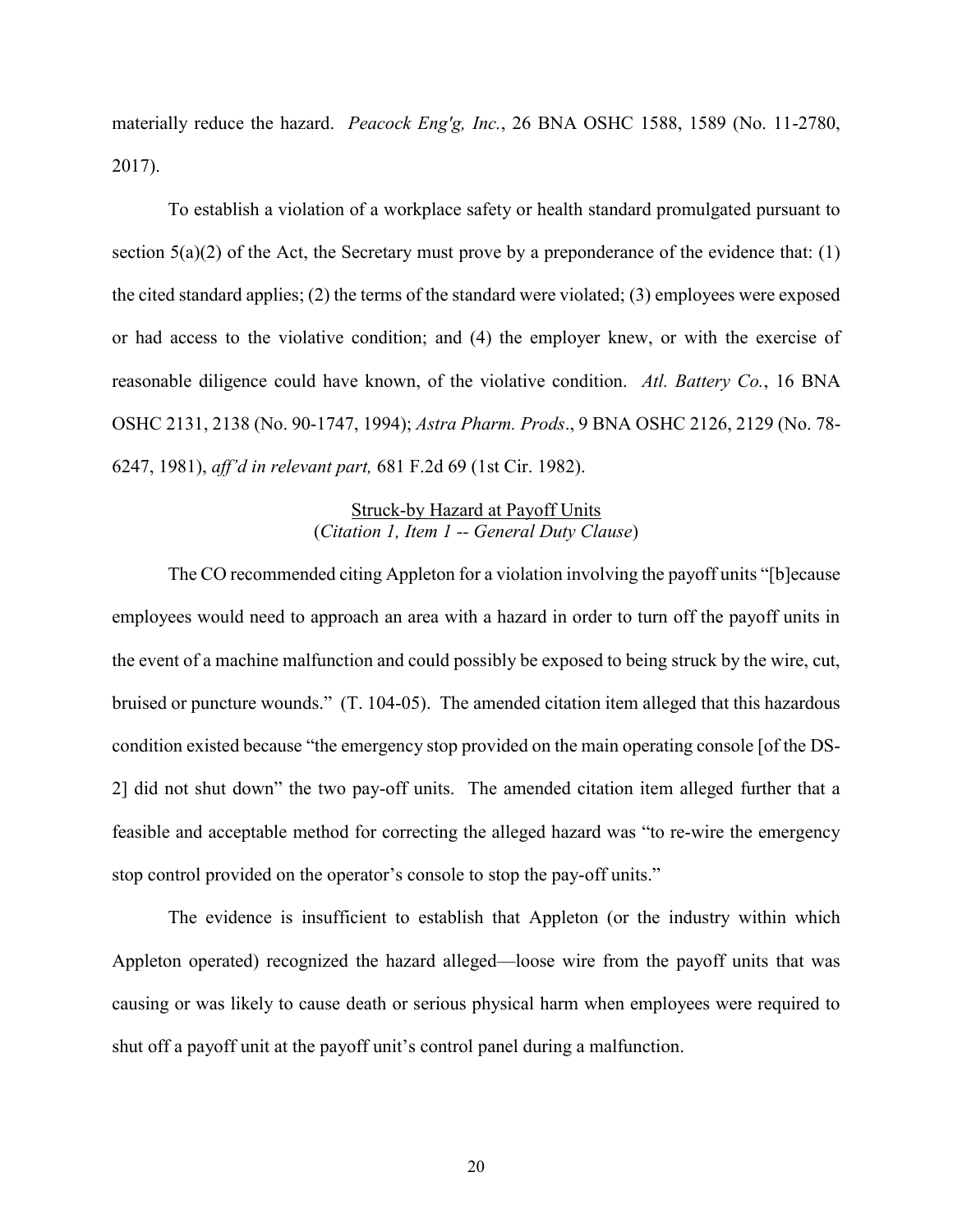In his case-in-chief, the Secretary presented the testimony of the principal operator of the DS-2 at the time of the inspection, John Metz. Metz's testimony is insufficiently weighty to establish that Appleton or its industry recognized the hazard alleged.

 Metz's testimony regarding the number of times it was necessary for him to turn off the payoff units during malfunctions when wire was "flying around to a degree" was varying, inexact, uncorroborated by other evidence, and lacked any other indicia of reliability. <sup>6</sup> The variability of Metz's testimony on this important point raises significant doubts regarding the reliability of this aspect of his testimony and the reliability of his testimony as a whole.

 these malfunction events each time they had happened. (T. 49). In contrast, Schulze testified for Appleton and recalled Metz making such a report only one time; Schulze noted further that Appleton had been unable to replicate or determine the cause of the sole malfunction event that that was adjacent to DS-2 during the entire time that Metz was the principal operator of DS-2 (Roy McCarter), testified credibly that he did not recall having ever seen the DS-2 malfunction in the manner that Metz described, either when Metz was the operator of the DS-2, or at any other time over the more than 28 years that he has worked at the facility. (T. 278, 281). Schulze and McCarter provided more reliable and weightier testimony than Metz. The greater weight of the evidence is Metz testified also that he told Appleton's maintenance manager, Richard Schulze, about Metz reported. (T. 49, 286-87). Further, the Appleton employee who operated the extruding line

 $6$  Metz's testimony regarding the frequency of the malfunctions was wildly disparate over the span of a mere two transcript pages. (T. 45-46). He first testified that during the four years that he was the principal operator of the DS-2 line, the malfunction had occurred "almost a half- dozen times, plus." But then moments later, he testified that it happened "once a couple of months" (in response to a leading question that suggested this very answer). And moments after that, he provided testimony that could be construed as suggesting that the malfunction occurred about every two weeks and sometimes occurred two or three times in a single day. (T. 45-46).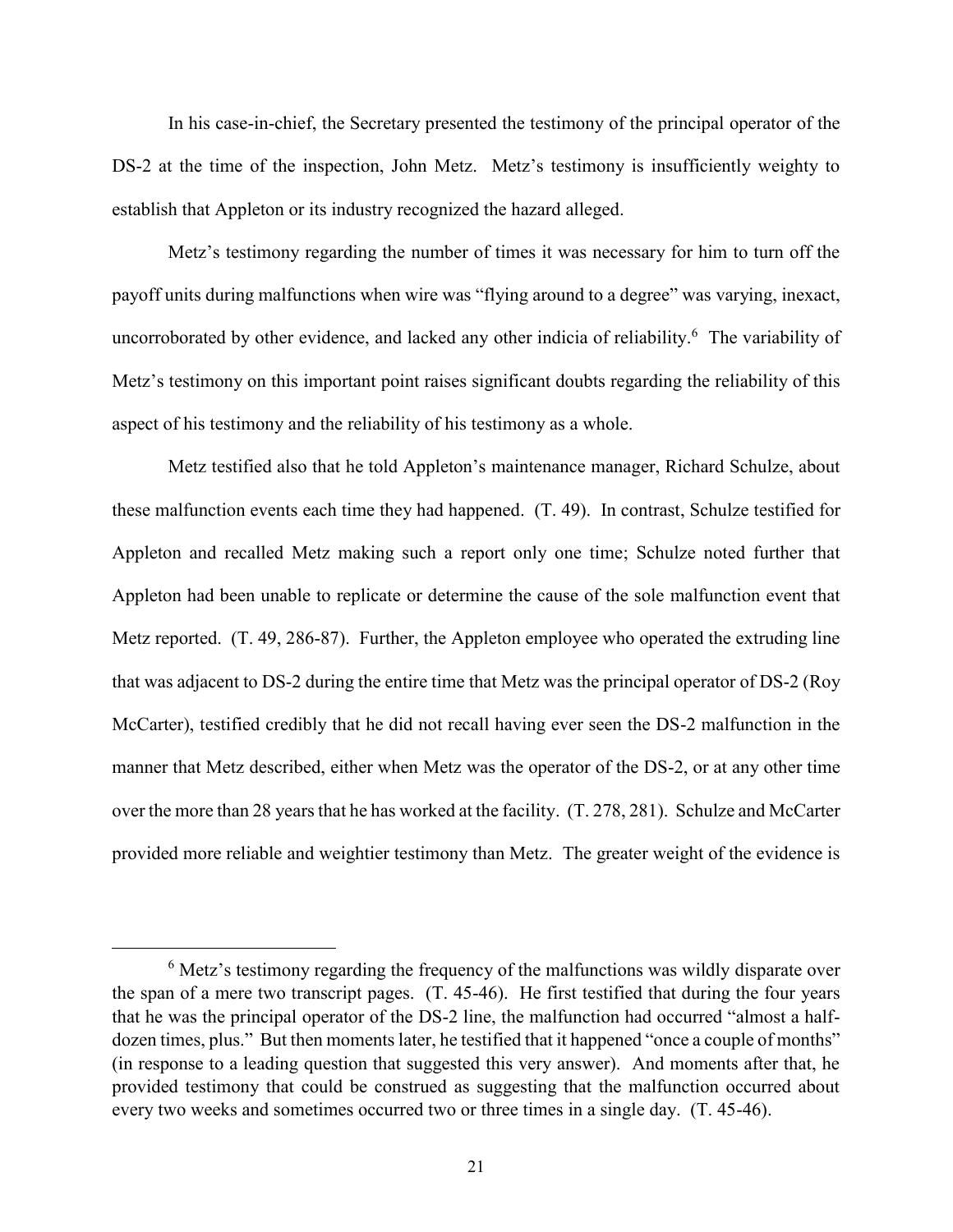that Metz reported the malfunction that he described in his testimony to Appleton management only one time.

 Metz's testimony about whether he had reported being struck by and injured by the wire when he turned off the payoff unit during a malfunction was somewhat ambiguous. (T. 55-56). He could reasonably be understood to have testified either (1) that he had reported to Schulze only that there had been a malfunction, or (2) he had reported to Schulze that there had been a malfunction *and* that he had been injured while attending to it. (T. 55-56). Weighed against Schulze's unambiguous and credible testimony that Metz had not reported being struck and injured by the wire, and the positive evidence that no Appleton employee had ever reported having been struck or injured by wire in the manner that Metz described (T. 288), Metz's ambiguous testimony is insufficient to support a finding that Metz had in actuality reported being struck by the wire and injured.

 harm's way" to shut off the payoff unit during the malfunctions (T. 50), but Schultz testified he expressing any safety concern. (T. 287). Given the absence of any evidence of other employees sustaining injuries at the Appleton facility in the manner that Metz described, Metz's testimony that he communicated a safety concern to the maintenance manager is insufficiently weighty to prove by a preponderance of the evidence that Metz actually did effectively communicate his Metz testified also that he told Schulze that he was concerned about having "to get in recalled Metz complaining only one time of the resulting "mess" from a malfunction, and not apparent safety concern to Appleton management.

 management (or to anyone else) either (1) that a hazard existed involving loose wire from the payoff units, or (2) that he had been struck or injured by any such loose wire. Rather, the greater In sum, the weight of the evidence is insufficient to establish that Metz reported to Appleton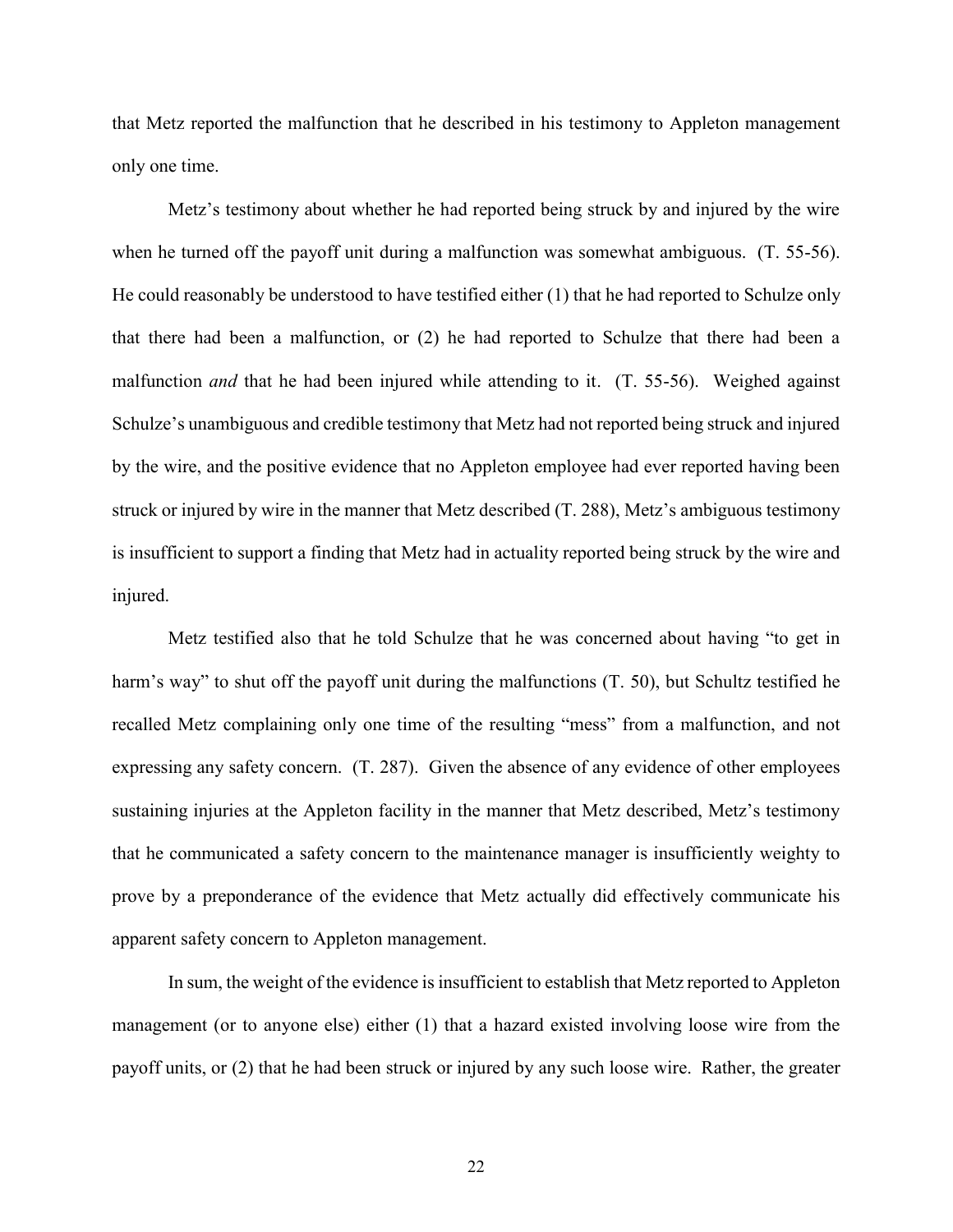weight of the evidence establishes that no Appleton employee had ever complained of such a struck-by hazard or reported to management having been struck or injured by wire in the manner that Metz described. (Finding of Fact ¶ 13, *supra*).

 The evidence is also insufficient to establish that the industry within which Appleton operated recognized the hazard alleged. Metz testified that he had worked in the wire and cable industry for 38 years and that every place he had worked "had basically the same technology." (T. 34-35). He testified that the principal difference between the machinery at Appleton and the machinery at other facilities where he had been employed is that the e-stops at the other facilities "were functional." (T. 49). Metz recognized that the e-stop on DS-2's main console was not none of the three e-stops were designed or manufactured to be electrically connected to the payoff units, as described in Finding of Fact ¶ 6, *supra*.) There is no evidence that Metz had operated Viteck brand equipment anywhere else (T. 55), and there is no evidence that the wiring of the e- stops at other facilities where Metz had been employed had been wired to payoff units for safety reasons. Given the variability of other testimony from Metz, and the absence of any corroboration electrically connected to the payoff units, although it is unclear whether Metz correctly understood that this was how that e-stop was designed and manufactured to operate, or whether he held the erroneous belief that this was a defect in the e-stop. (T. 38). (The uncontroverted evidence is that of his testimony about the equipment at other facilities in the wire and cable industry, Metz's testimony is insufficient to establish that the wire and cable industry recognized the hazard alleged in the citation item.

 CO testified that she had inspected facilities similar to Appleton's over the course of her career, Neither does the CO's testimony establish industry recognition of the alleged hazard. The and that in those inspections she had been cautioned to "to be mindful of the wire and the machine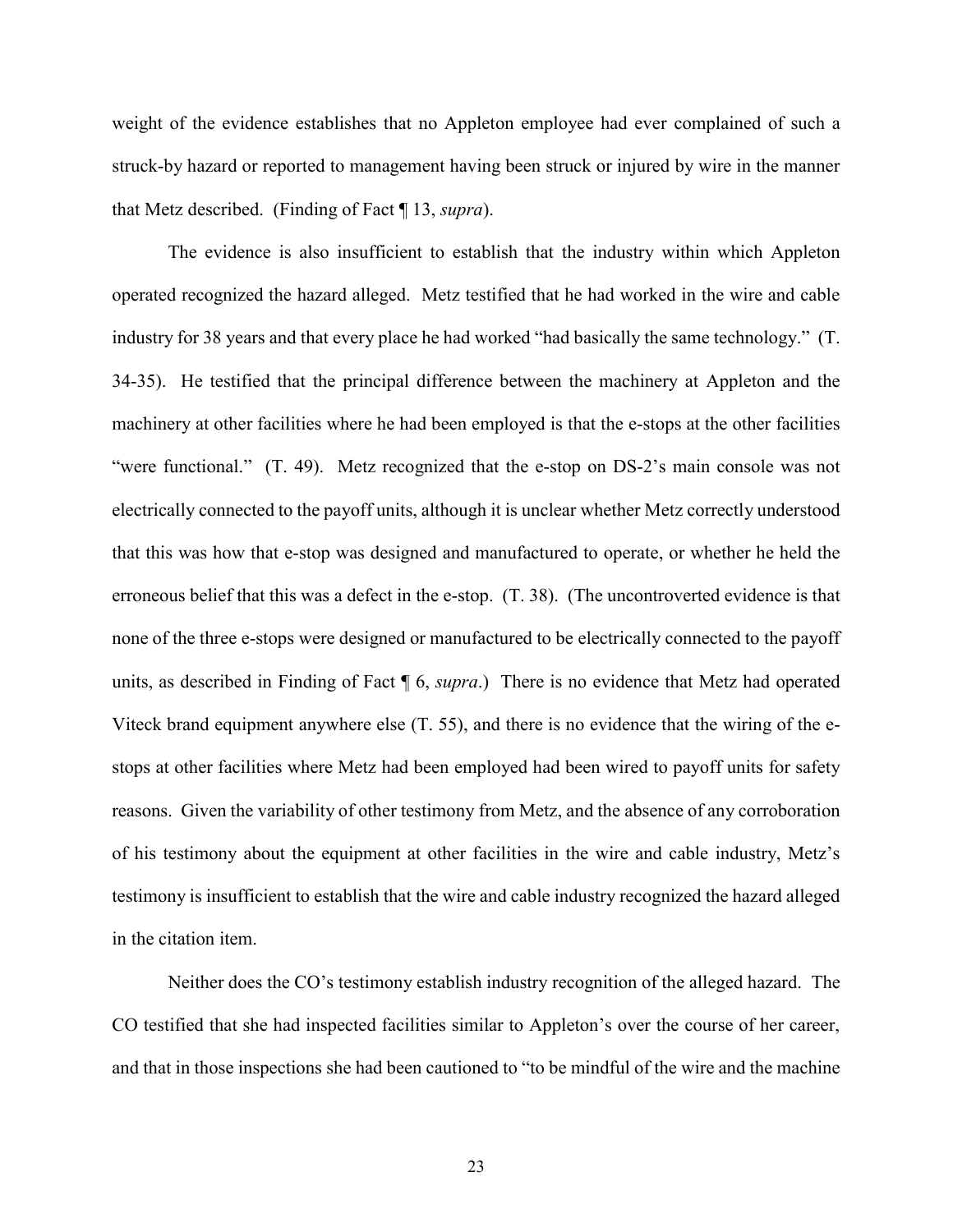operations, so that if wire breaks that I don't get hit." (T. 71). She was concerned that wire breaking "under tension" could result in the broken wire "whipping out" and "snapping or striking someone." (T. 73-74). Nothing in the record suggests that the CO had ever personally witnessed the payoff unit dispensing wire does not give rise to a reasonable inference that any such violent "whipping" or forceful "snapping" of the wire would occur if the wire coming off the payoff unit did break. (Ex. R-2). Moreover, under the scenario posited by the CO, the wire under tension would have broken and potentially "snapped" before the time that an employee would have had cause to approach the control panel for the payoff unit in order to shut it off. An employee approaching the control panel for the payoff unit after the wire had broken would in all likelihood be in a position to avoid contact with any wire that was "whipping" around or unspooling in the such an occurrence, or that anyone had ever reported such an occurrence to her, and the video of vicinity of the payoff unit's off switch.

 injuries from being struck by wire. (T. 106-07). This testimony regarding unspecified other imprecise to support a finding that the industry in which Appleton operated recognized a hazard The CO testified further that in the course of her inspections of other facilities in the wire and cable industry, that she recalled seeing records that indicated employees having sustained facilities with unspecified other equipment and unspecified other injuries is far too general and involving loose wire from the payoff units.

 The Secretary failed also to prove that being struck by loose wire from a payoff unit was causing or was likely to cause serious physical harm or death. The CO's testimony that she and uncorroborated, and insufficient to establish the alleged hazard was likely to cause such injuries. (T. 105). believed the loose wire could inflict eye injuries, puncture wounds, and lacerations was conclusory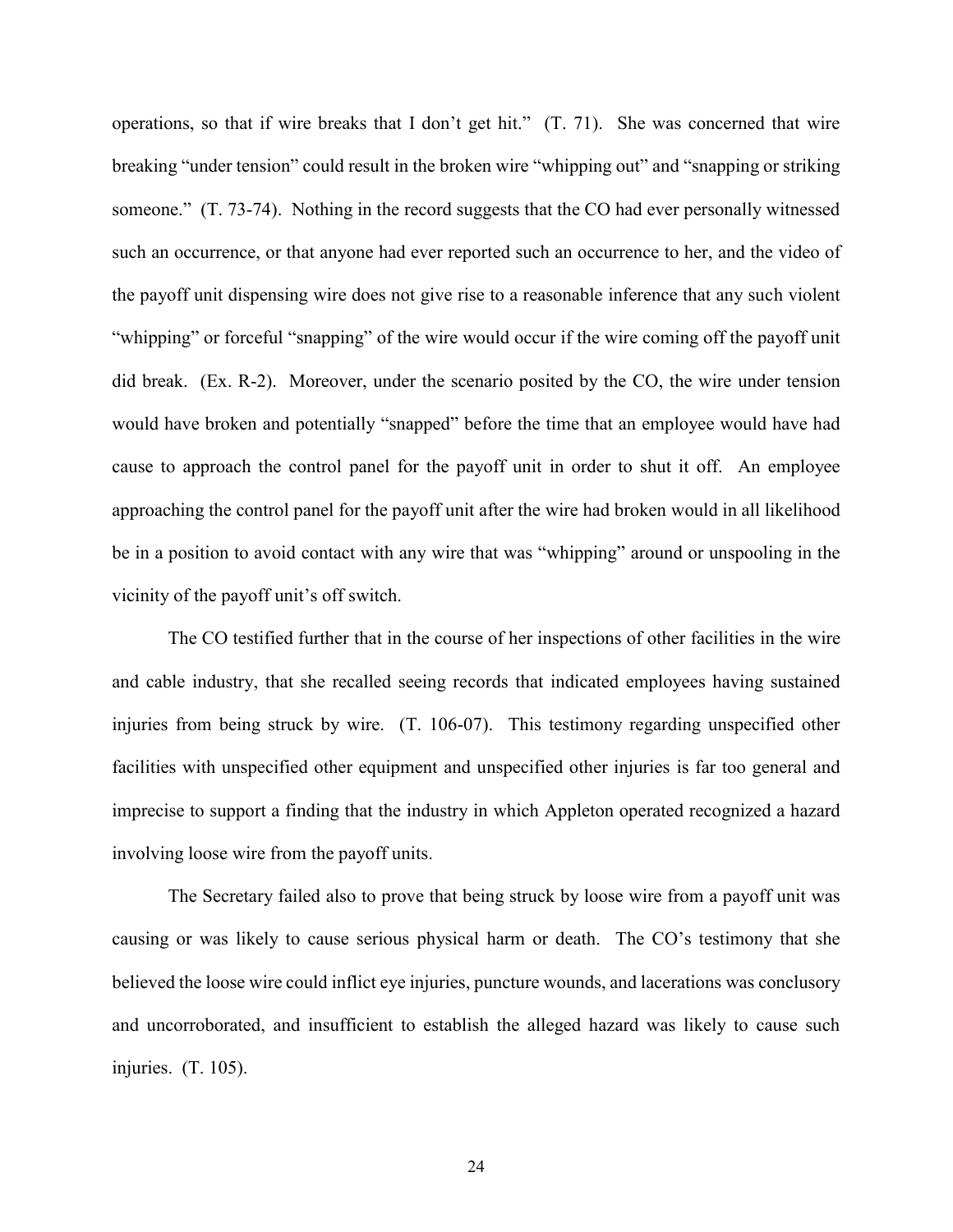The CO's belief that the loose wire could result in lacerations or puncture wounds is not substantiated by any other evidence. The evidence of record that depicts the speed with which the the reels of wire and controls for the payoff unit (e.g., T. 47, 183), do not support the inference that any contact with the wire from a payoff unit was likely to cause a laceration or puncture payoff units dispense wire, the gauge of the wire (Ex. R-2), and the distance and obstacles between wound.

 to wear safety glasses. Rather, the photograph at Exhibit J-1 indicates that Metz did in actuality wear eye protection when operating the DS-2 line. (T. 152). Moreover, there is substantial evidence that other employees in the facility were required to wear safety glasses as a matter of course. (T. 82, 88, 120). Given other safety measures in place at the facility, the CO's supposition that the alleged hazard of unspooling wire at the payoff unit was likely to cause an eye injury is As for potential eye injuries, there is no evidence that the operator of DS-2 was not required not substantiated.

 the wire from the payoff unit is insufficiently weighty to establish by a preponderance of the response to a question about whether he had been injured by contact with the wire from the payoff was that he had sustained "just bumps and bruises," but upon further exploration of this initial response, he testified that he had simply been bruised on his arm. (T. 55-56). Even if Metz's testimony about being bruised is accepted at face value, such an injury generally does not constitute serious physical harm. *See Powell Constr. Co.*, 5 BNA OSHC 1740, 1742 (No. 14926, 1977) (stating that bruises and contusions do not support a classification of "serious"). Moreover, no Metz's recollection that he had sustained a bruise on his arm as a result of being struck by evidence that this contact with the wire did in actuality cause any bruising, or that such contact was likely to inflict any bruising. On cross-examination by Appleton's attorney, Metz's initial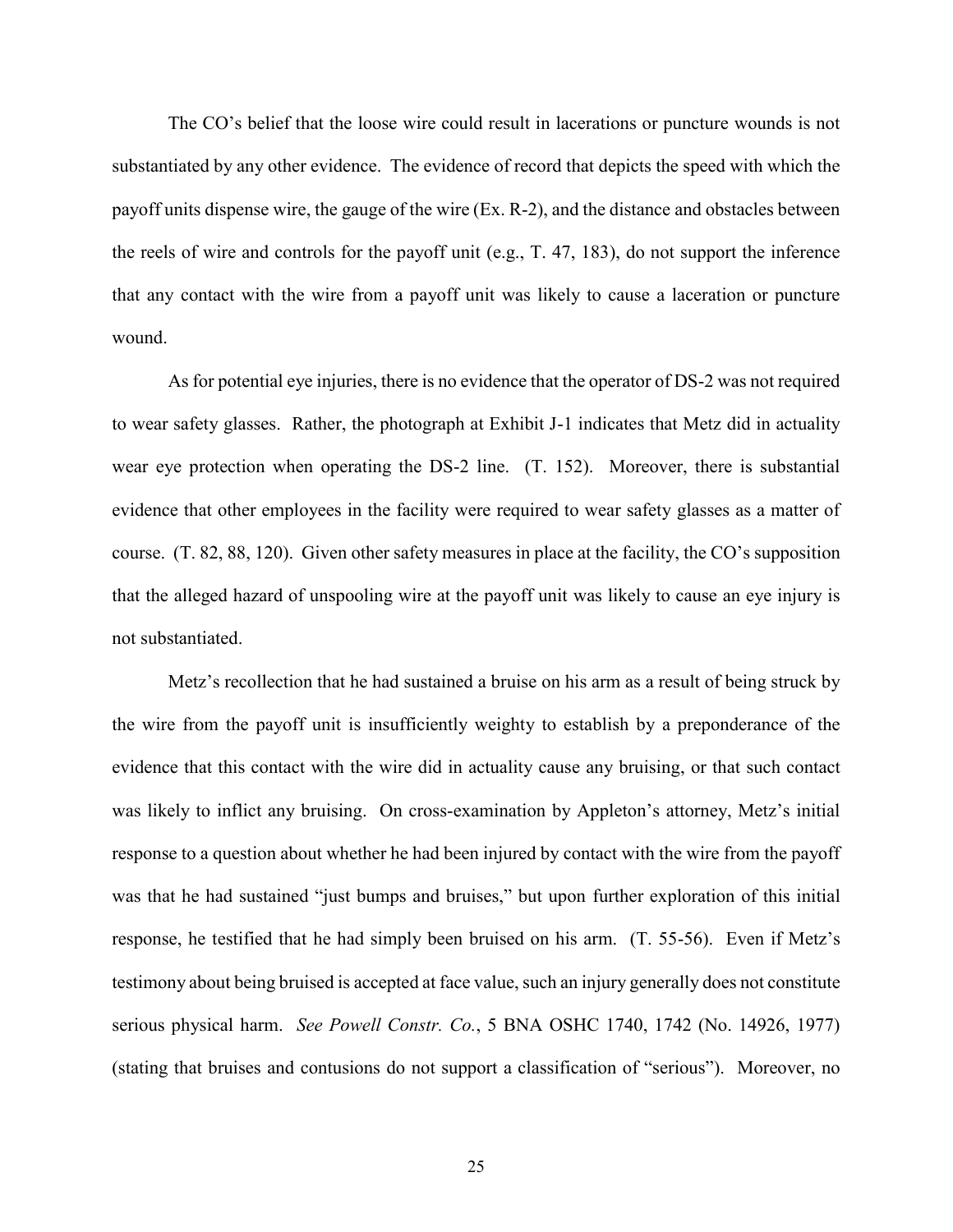other aspect of Metz's testimony permits the reasonable inference that the contact with the wire that he described was likely to result in serious physical harm.

 The Secretary has failed to prove by a preponderance of the evidence that unspooling wire at the payoff units presented a hazard recognized by Appleton or its industry, or that any hazard that such unspooling wire did in actuality present was causing or was likely to cause death or serious physical injury. *See Anoplate Corp.*, 12 BNA OSHC 1678, 1686 (No. 80-4109, 1986) (observing that Congress intended to limit application of general duty clause "to conditions that few could doubt are dangerous enough to warrant abatement").

 The Secretary having failed to establish by a preponderance of the evidence essential elements of a violation of the general duty clause, Citation 1, item 1, must be vacated.

## Sufficiency of Access and Working Space for Panel 10 (*Citation 1, item 2 -- § 1910.303(g)(1)* )

 general industry standards that contains "design safety standards for electric utilization systems." *See* 29 C.F.R. § 1910.302. Section 1910.303(g) by its terms applies only "to electric equipment operating at 600 volts, nominal, or less to ground." Citation 1, item 2 involves  $\S$  1910.303(g), which is included in the electrical subpart of the

 space shall be provided and maintained about all electric equipment to permit ready and safe operation and maintenance of such equipment." The citation item alleges that Appleton violated this standard in the following manner: "[A] table that was being used as a workstation was located in the working space for Panel 10, a Square D 120/208 volt panelboard." This citation item alleges that Appleton violated subparagraph (1) of section 1910.303(g), which provides as follows: "(1) *Space about electrical equipment*. Sufficient access and working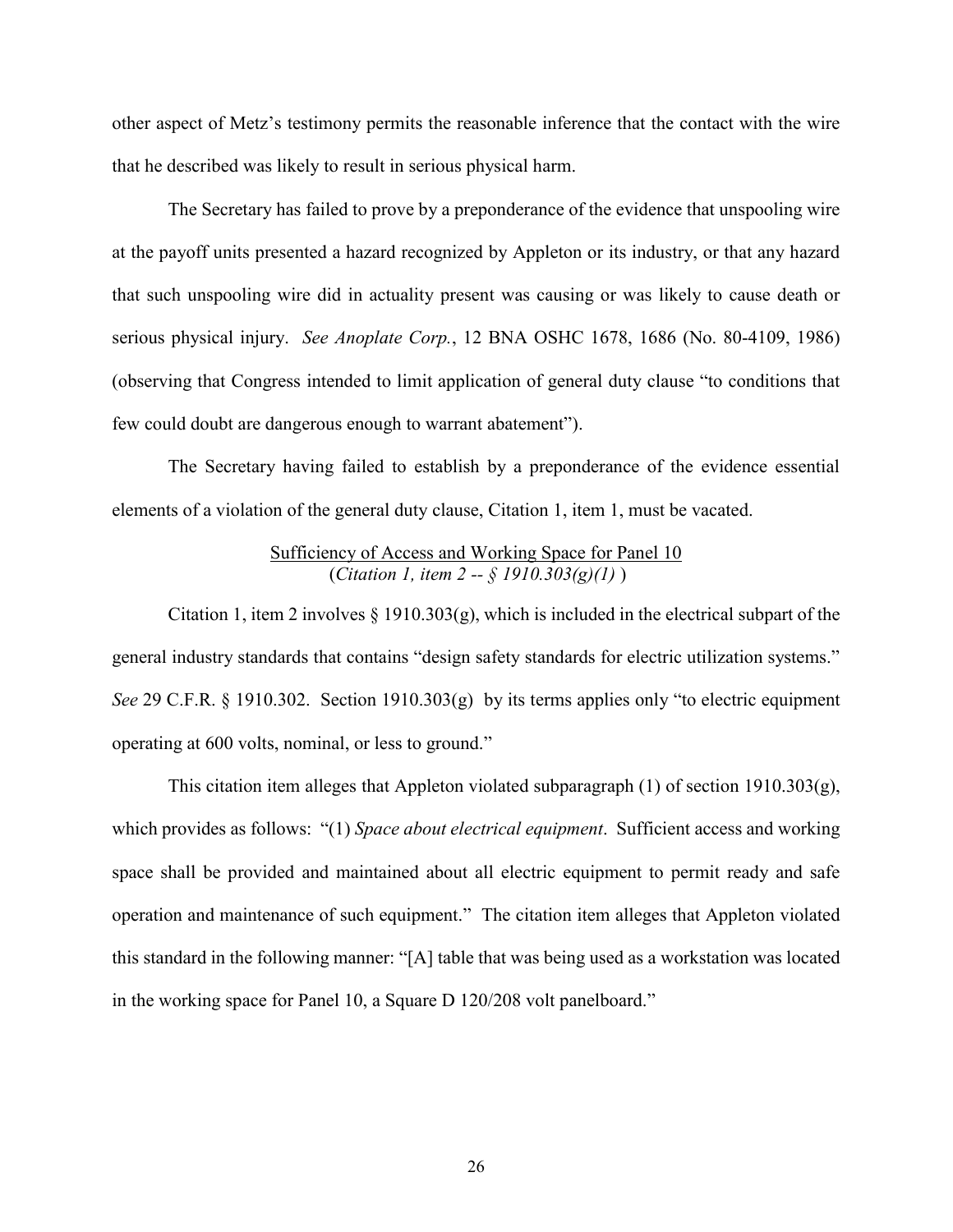Section 1910.303(g)(1) constitutes a "performance" standard, in that it identifies an objective but does not specify the method or manner in which that objective is to be achieved.<sup>7</sup> performance standards . . . do not identify specific obligations, they are interpreted in light of what is reasonable." *Id., quoting Thomas Indus. Coatings, Inc.*, 21 BNA OSHC 2283, 2287 (No. 97- *See Cent. Fla. Equip. Rentals, Inc.*, 25 BNA OSHC 2147, 2151 (No. 08-1656, 2016). "[B]ecause 1073, 2007).

Thus, in order to establish that Appleton violated section  $1910.303(g)(1)$ , the Secretary was required to prove that the placement of the table underneath Panel 10 did not reasonably provide for "[s]ufficient access and working space" about Panel 10 "to permit [its] ready and safe operation and maintenance." As set forth in the Findings of Fact ¶¶ 21-27, the evidence presented was insufficient to establish the facts that are essential to proving non-compliance with section  $1910.303(g)(1)$ .

 subparagraphs of their own. Included in some of these subparagraphs are some "specification" standards that specify minimum distances that must be maintained to provide for "sufficient access and working space" about certain equipment. For example, subparagraph (g)(1)(vii)(A)(*1*) requires that certain panelboards be located in a "dedicated space" that is "equal to the width and depth of the equipment and extending from the floor to a height of 1.83 m. (6.0 ft) above the equipment or to the structural ceiling, whichever is lower." Noncompliance with a specification standard such as subparagraph (g)(1)(vii)(A)(*1*) establishes the existence of a hazardous condition. *Joseph J. Stolar Constr. Co.*, 9 BNA OSHC 2020, 2024 n.9 (No. 78-2528, 1981) (noting that "when a standard prescribes specific means of enhancing employee safety, a hazard is presumed <sup>7</sup> Subparagraph (1) of section 1910.303(g) has seven subparagraphs, many of which have to exist if the terms of the standard are violated").

 The issue adjudicated in this decision is whether the Secretary proved non-compliance with the performance standard set forth in subparagraph (g)(1) of section 1910.303. The question of not been raised by either party and was not tried by consent, either expressed or implied. *Cf. Pa. Steel Foundry & Mach. Co.*, 12 BNA OSHC 2017, 2029 (No. 78-638, 1986) (declining to amend whether another standard is applicable to the condition here is not adjudicated—that question has *sua sponte* a citation to allege an applicable specification machine guarding standard in lieu of the performance machine guarding standard that had been pleaded and tried).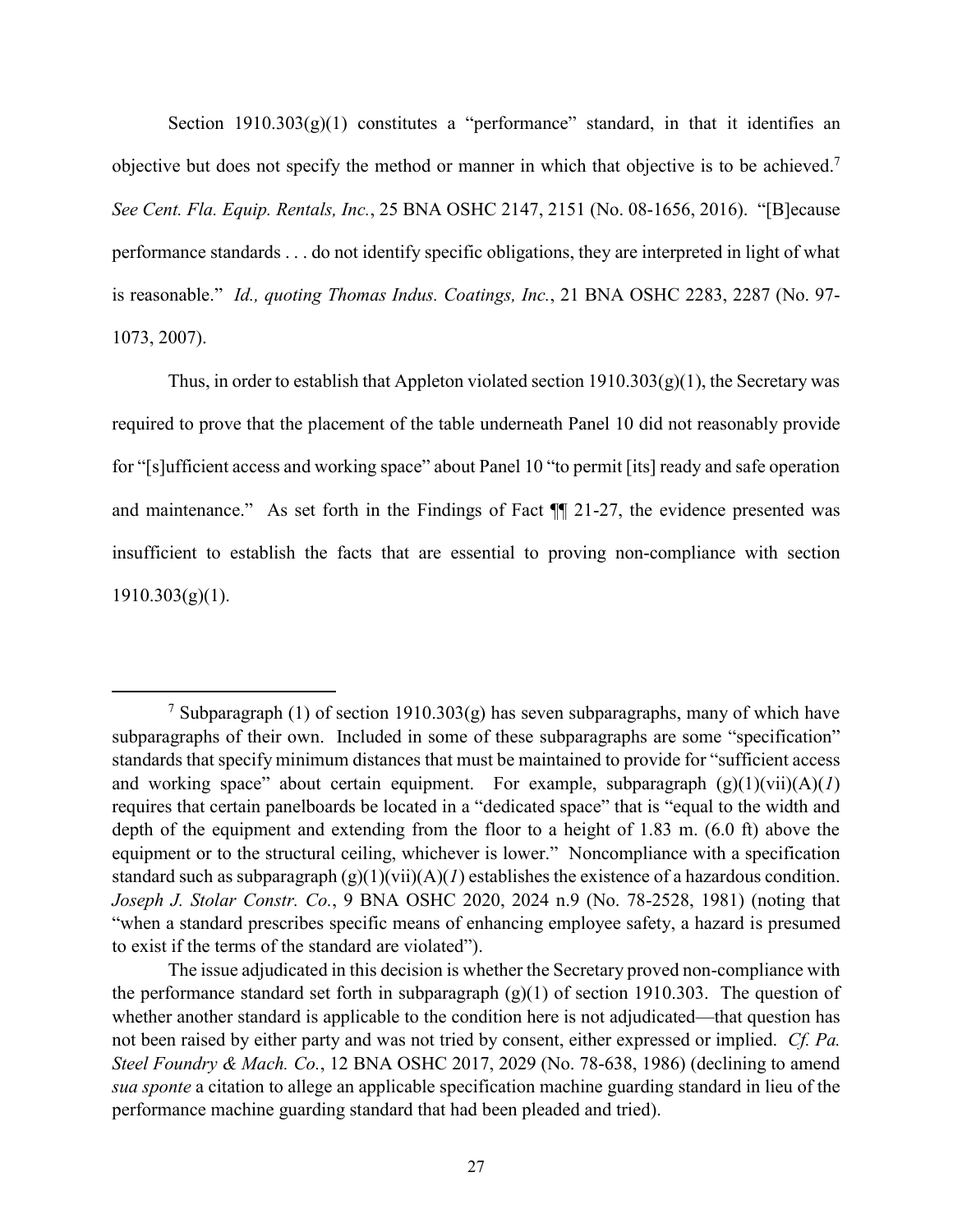to access Panel 10 under emergency circumstances with "adequate space to approach the panel." (T. 109). She thought an employee might have to lean against the table to reach the switches on the panelboard, and also might have difficulty reading the legend for the panel to identify the appropriate switch, thereby potentially delaying responsive action in an emergency. (T. 109). The CO also believed that the presence of the table presented a shock hazard to a person who made table's metallic legs or the metallic electric equipment placed on the table, and thereby create a The CO believed the placement of the worktable did not provide an employee who needed contact with the panelboard or its cabinet, because that person might make also contact with the path to ground that could result in an electric shock or electrocution. (T. 110-11, 159).

 Mr. Shriram Pathak was Appleton's director of operations for heating cable systems and sustaining an electrical shock if such person were to simultaneously be in contact with the (T. 207). Further, Appleton presented substantial evidence that the presence of the table below the panelboard did not impede access to the panel and would not affect the speed with which a person also the acting plant manager at the time of the inspection. He testified that he could not envision a scenario where a person manipulating the switches on the panelboard would be at risk of panelboard and either the table or the electrical testing equipment that was situated on the table. could read and understand the legend and identify the appropriate switch on the panelboard. (T. 288-94; Exs. R-5, R-6 & R-7).

 The CO's testimony constituted prima facie evidence to prove non-compliance with the performance standard, but Appleton rebutted the Secretary's prima facie case principally with Pathak's testimony.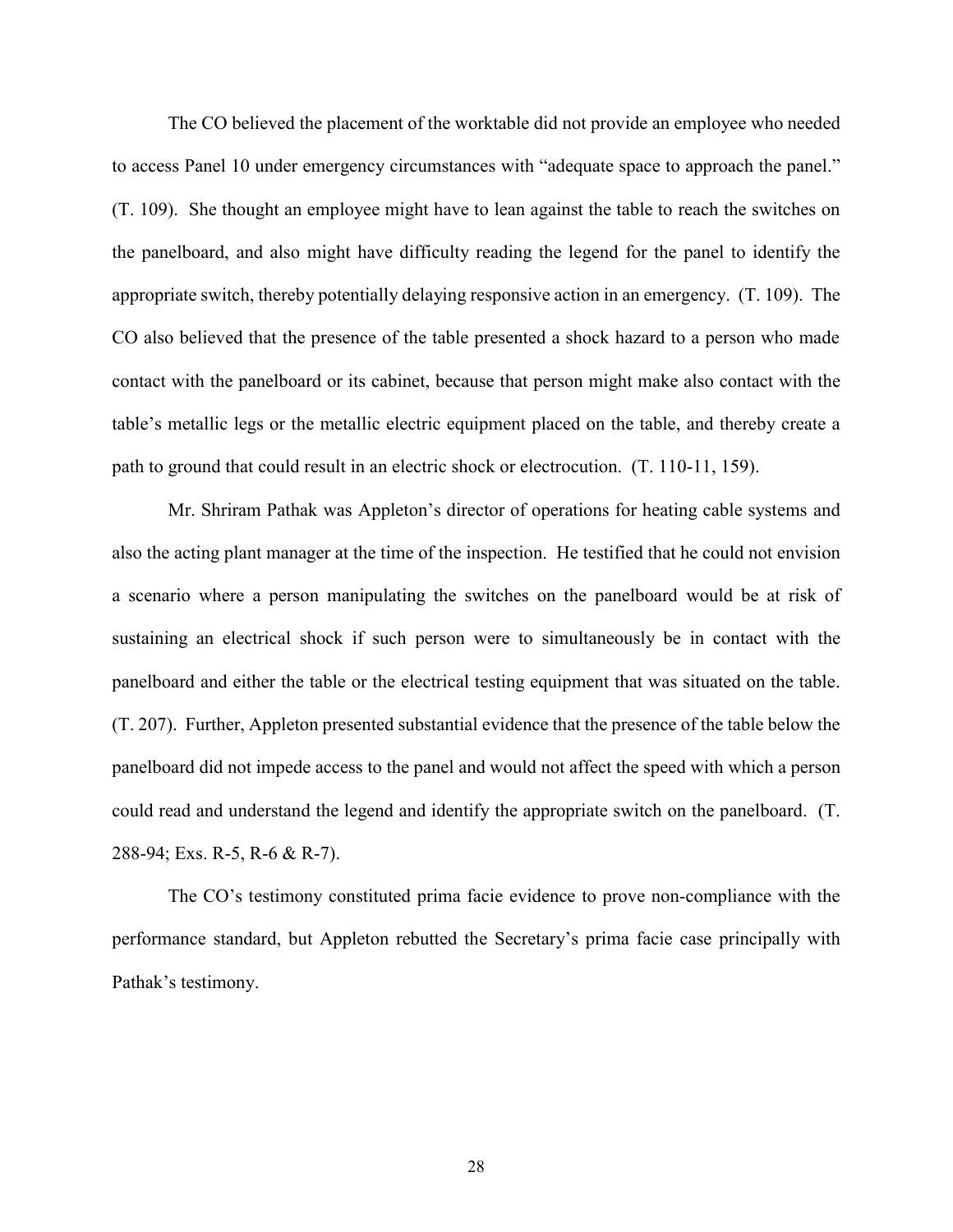The testimony of both the CO and Pathak on the issue constituted lay testimony, in that neither was offered or qualified to present expert testimony.<sup>8</sup> The undersigned, as the trier of fact, possesses no special knowledge or experience regarding the sufficiency of access and working space to permit the ready and safe operation and maintenance of electrical equipment, and there is little basis in the record for discerning the relative reliability of the testimony of one lay witness over the other on this issue. However, Pathak's greater formal education in electrical engineering, according his testimony more weight than the CO's, notwithstanding his obvious interest in having and his far greater knowledge and experience in the operations of the facility, weighs in favor of the East Granby facility determined to have been in compliance with OSHA standards.

<sup>&</sup>lt;sup>8</sup> The CO who inspected the facility, Ms. Jayne Hollows, has been employed by OSHA as a safety engineer for 27 years. She has an undergraduate degree in industrial engineering and operations research and has been a certified safety professional since 1994. She has conducted electrical issues. In the course of her career at OSHA, she has inspected about 10 other facilities over 1,000 compliance inspections while at OSHA, most of which have included inspection of similar to Appleton's East Granby facility, some of them multiple times. (T. 60-65).

 Mr. Shriram Pathak has been employed at Appleton's East Granby facility since the year 2000, and since 2014 has been serving as the company's director of operations for heating cable systems as well as the acting plant manager. Pathak has undergraduate and masters degrees in electrical engineering courses, which included coverage of basic concepts and properties of including electrical testing of finished products. (T. 166-67). In 2004 he was promoted to engineering manager, and in that position he continued to perform his prior responsibilities as of the extrusion process of which the DS-2 extrusion line is a part. (T. 168). After four years as facility, and in that capacity he was responsible for the operations of the entire facility. In 2014, he was promoted to his current position of director of operations for heating cable systems, but also continued to serve as the "acting" plant manager. (T. 169). In his current position, Pathak spends, on average, about 20% of his time on the floor of the facility. (T. 176). Pathak was present during the CO's inspection and he accompanied the CO during about 80% of the time that she was chemical engineering. As part of his undergraduate studies, he took at least two semesters of electricity and protective measures when working around electricity. (T. 172-73). From 2000 to 2004, Pathak served as "senior development engineer," with responsibilities that included developing new products and supporting the manufacturing from an engineering perspective, "senior development engineer" with additional managerial responsibilities, including management the engineering manager, Pathak was promoted in 2008 to plant manager of the East Granby she was on the premises of the facility. (T. 176).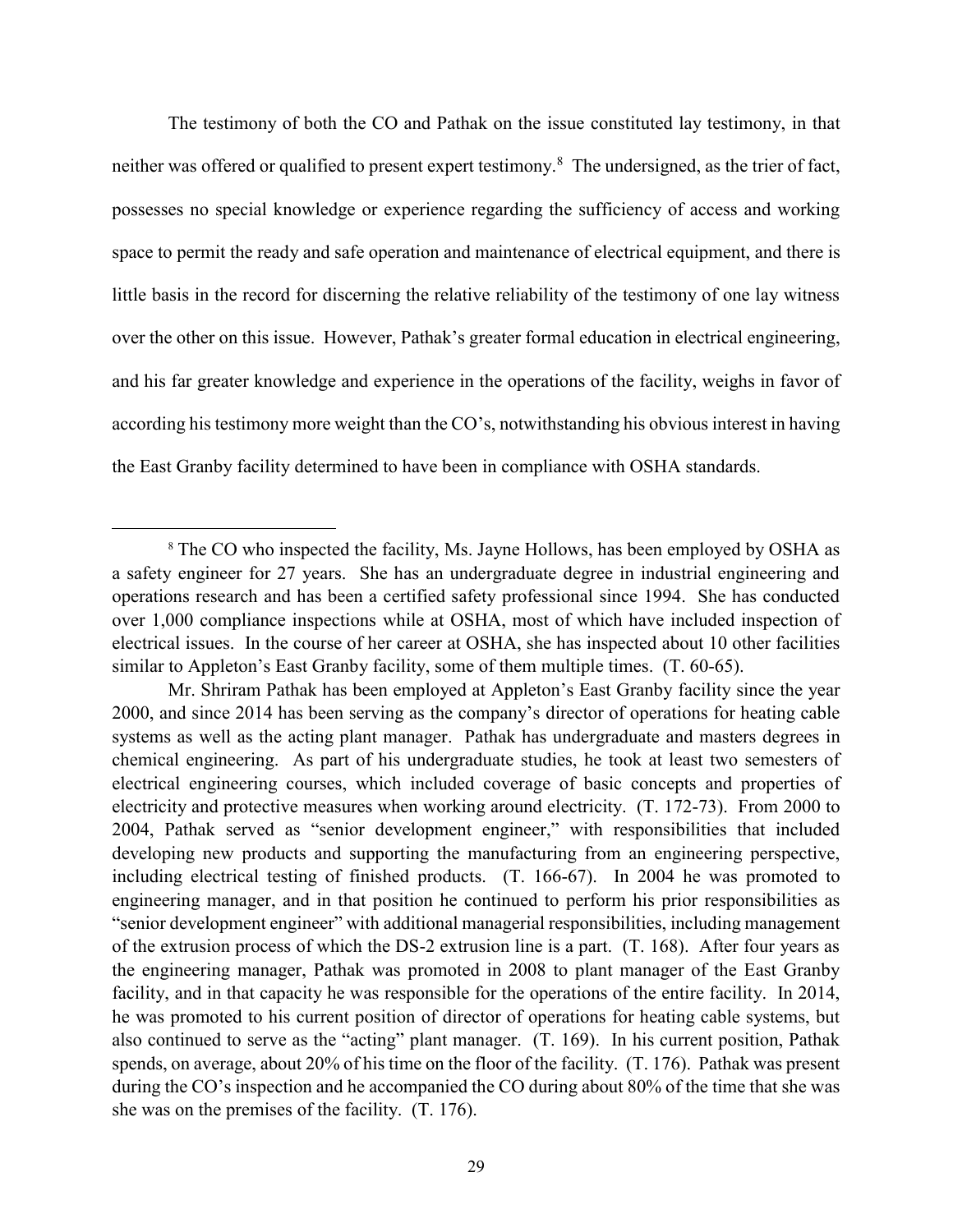While the admission of appropriate expert testimony might well have provided a basis for according greater weight to the CO's conclusions over Pathak's on this issue, no such expert testimony was presented. *See Falcon Steel Co.*, 16 BNA OSHC 1179, 1191 (No. 89-2883, 1993) (consolidated) (noting that an "experienced compliance officer's reasonable suggestion" on a technical matter may be sufficient for the Secretary to make out a prima facie case without having (No. 89-2839, 1993) (noting that the Secretary was not required to present expert testimony to prove his case, but that "when the Secretary chooses not to produce an expert witness, he risks the possibility, as here, of not being able to refute the employer's evidence"); *Gen. Motors Corp., Delco Prod. Div.*, 11 BNA OSHC 1482, 1484 (No. 78-5476, 1983) (observing that "had the Secretary met his *prima facie* burden, it is questionable whether, without expert testimony, the to present expert testimony on the matter); *Consol. Constr., Inc.*, 16 BNA OSHC 1001, 1006 n. 6 Secretary's case would have been capable of withstanding rebuttal" from the respondent).

 Even if equal weight were accorded the lay testimony of the CO and Pathak, the Secretary would have failed to meet his burden to prove by a preponderance of the evidence that the presence of the table created a shock hazard or impeded the ease and speed of access to Panel 10. *See* Secretary did not meet her burden of proof on a matter where the evidence was "essentially in equipoise"); *Schaffer v. Weast*, 546 U.S. 49, 56 (2005) (observing that the "burden of persuasion" *Stanley Roofing Co., Inc.*, 21 BNA OSHC 1462, 1464 (No. 03-0997, 2006) (concluding that answers "which party loses if the evidence is closely balanced").

 The Secretary having failed to establish by a preponderance of the evidence that the placement of the worktable underneath Panel 10 caused there to be insufficient working space about Panel 10 to permit its ready and safe operation and maintenance, item 2 of Citation 1 must be vacated.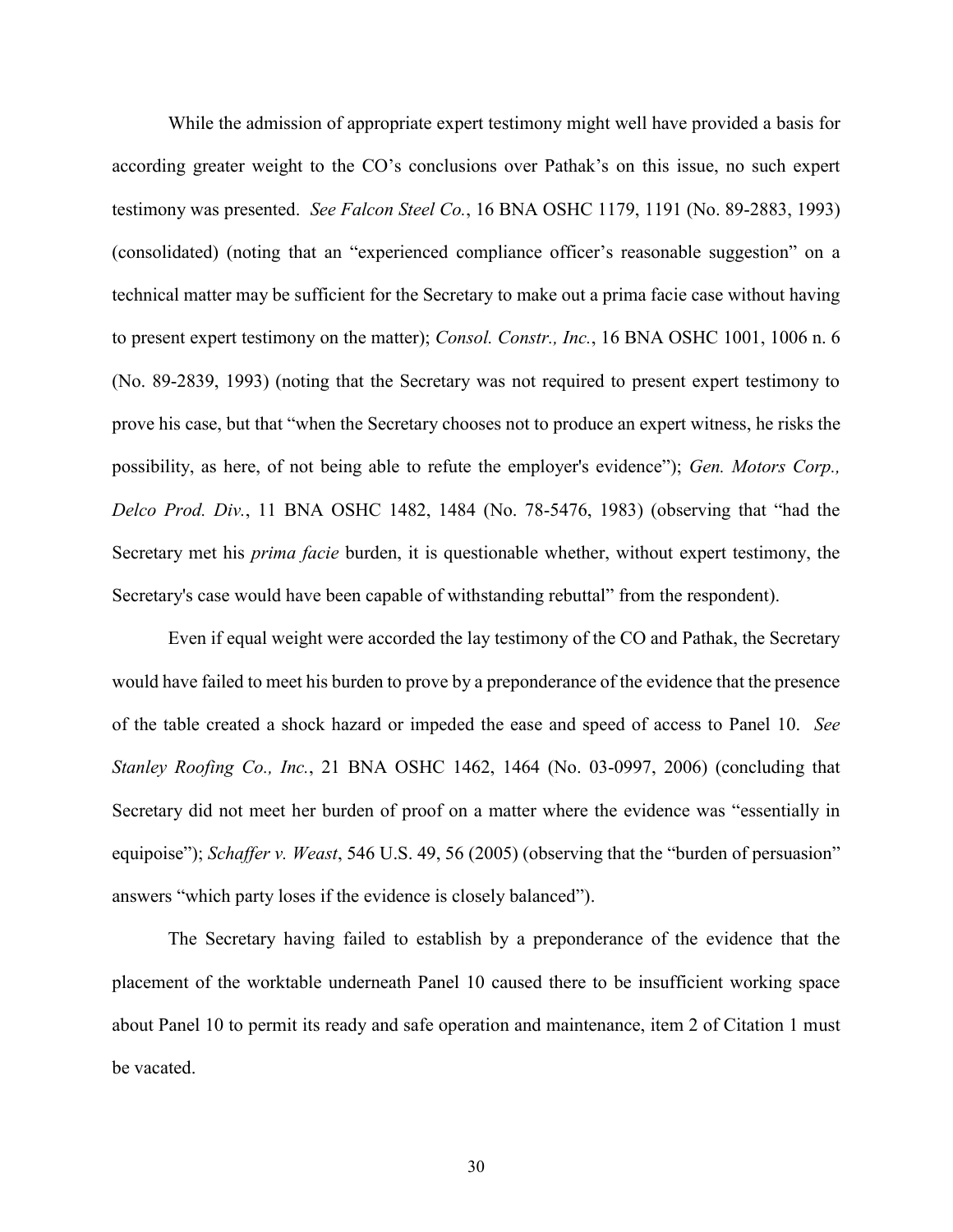Safety-Related Work Practices in Hi-Pot Test Areas (*Citation 1, item 3a, instances "a" & "b" -- § 1910.333(a)* )

Item 3a of Citation 1 alleges a serious violation of 29 C.F.R. § 1910.333(a), which provides:

> *General.* Safety related work practices shall be employed to prevent electric shock and other injuries from either direct or equipment or circuits which are or may be energized. The specific indirect electrical contacts, when work is performed near or on safety-related work practices shall be consistent with the nature and extent of the associated electrical hazards.

The Secretary alleged that Appleton violated this standard with respect to employees who conducted "Hi-Pot testing on spools of cable using test sets" in two areas (TA-1 and TA-2) in the following manner:

> The employer had not developed and implemented safe work procedures for high voltage testing stations. Safe work practices to to, provided insulated surfaces for the test equipment and for the equipment from the power supply in case of an emergency and protect employees from electric shock include, but are not limited employees to stand on, providing cut-out switches to disconnect test isolating the test sets and material being tested to guard against accidental contact.

 The CO's testimony regarding the safe work practices to protect employees from electric and material being tested to guard against accidental contact" and "providing insulated surfaces for the test equipment." There was no testimony in support of the allegations that Appleton should power supply in case of an emergency," or (2) "providing insulated surfaces … for the employees shock that she believed were needed at TA-1 and TA-2 appear to pertain to "isolating the test sets have, but had failed, to provide either (1) "cut-out switches to disconnect test equipment from the to stand on."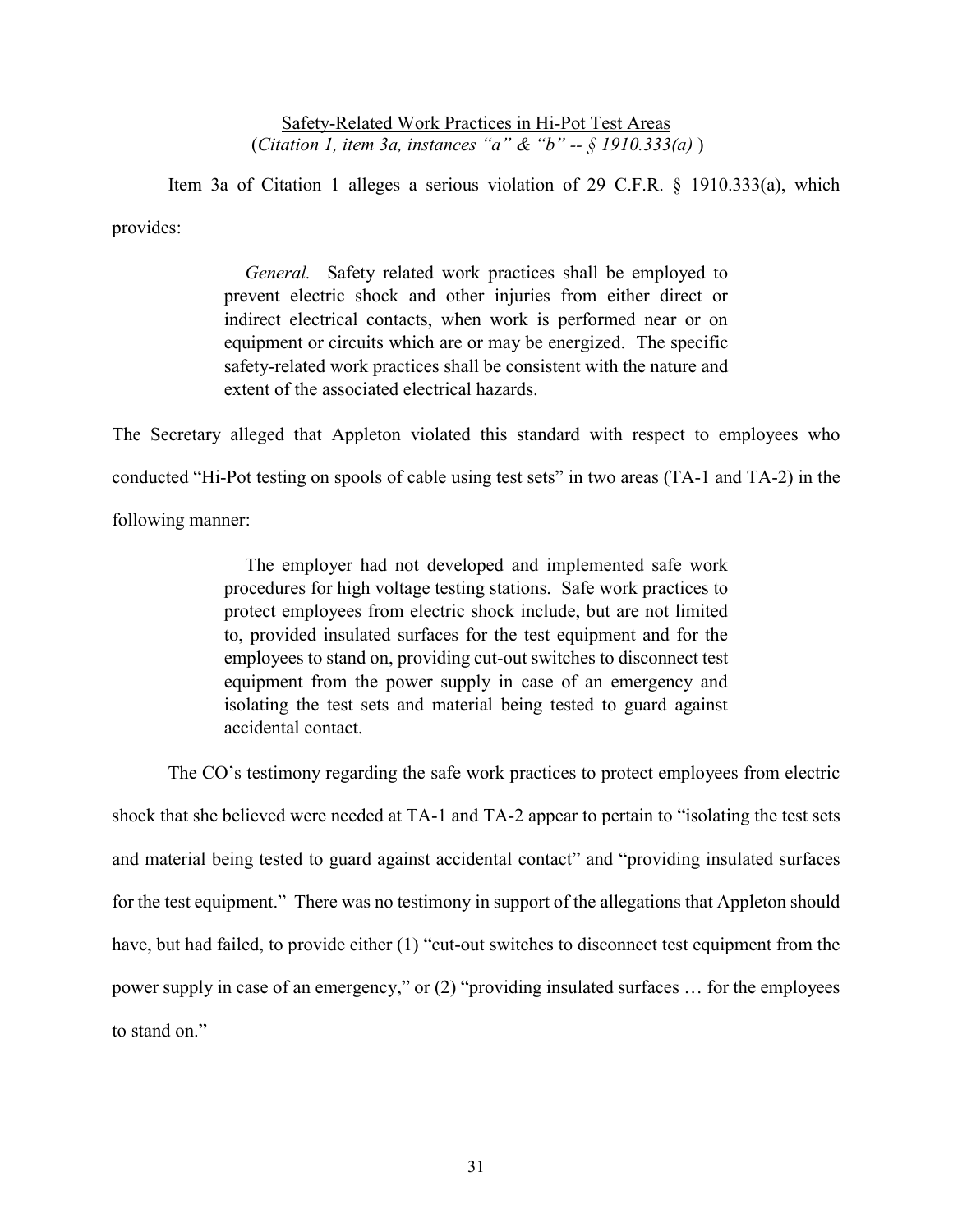because it was located in a "walking aisle" and "the configuration of the testing station exposed employees, both the person doing the test and employees that could be passing by, to the potential of electrical shock and burns." (T. 81-82, 114-15). She believed the "configuration" of TA-1 exposed employees to the potential of such injury because "the test unit, itself, was sitting on a The CO testified that she believed the TA-1 test area did not meet the cited standard metal table" and the "test unit and the reels of material were located next to the metal uprights of the rack system, and there was no shielding or protection to protect anyone from the material being tested." (T. 114-15).

 The CO testified that she believed the TA-2 test area did not meet the cited standard because the employee conducting the testing could come into contact with the small spool of wire that was being tested, and that "if the employee made contact with the spool when it was under the test load, and made contact with a surface that could cause them to be grounded, then the voltage test load would want to seek ground" and "could cause a spark." (T. 115; *see also* T. 119).

 In contrast, Appleton's director of operations for heating cable systems and acting plant elements are properly taken into account in assessing whether the safety related work practices in any given workplace are "consistent with the nature and extent of the associated electrical hazards" about Appleton's training and evaluation records for the TA-1 and TA-2 test areas. He controverted the CO's description of the location of TA-1 as being in a "walking aisle" with manager, Mr. Shriram Pathak, testified about Appleton's safe work practices at TA-1 and TA-2, including the practices and written procedures respecting the "proper use of special precautionary techniques, personal protective equipment, insulating and shielding materials, and insulated tools," as are described in section  $1910.333(c)(2)$  as elements of safety related work practices. Those as required by the cited standard, section 1910.333(a). (T. 114; Ex. C-2). Pathak testified further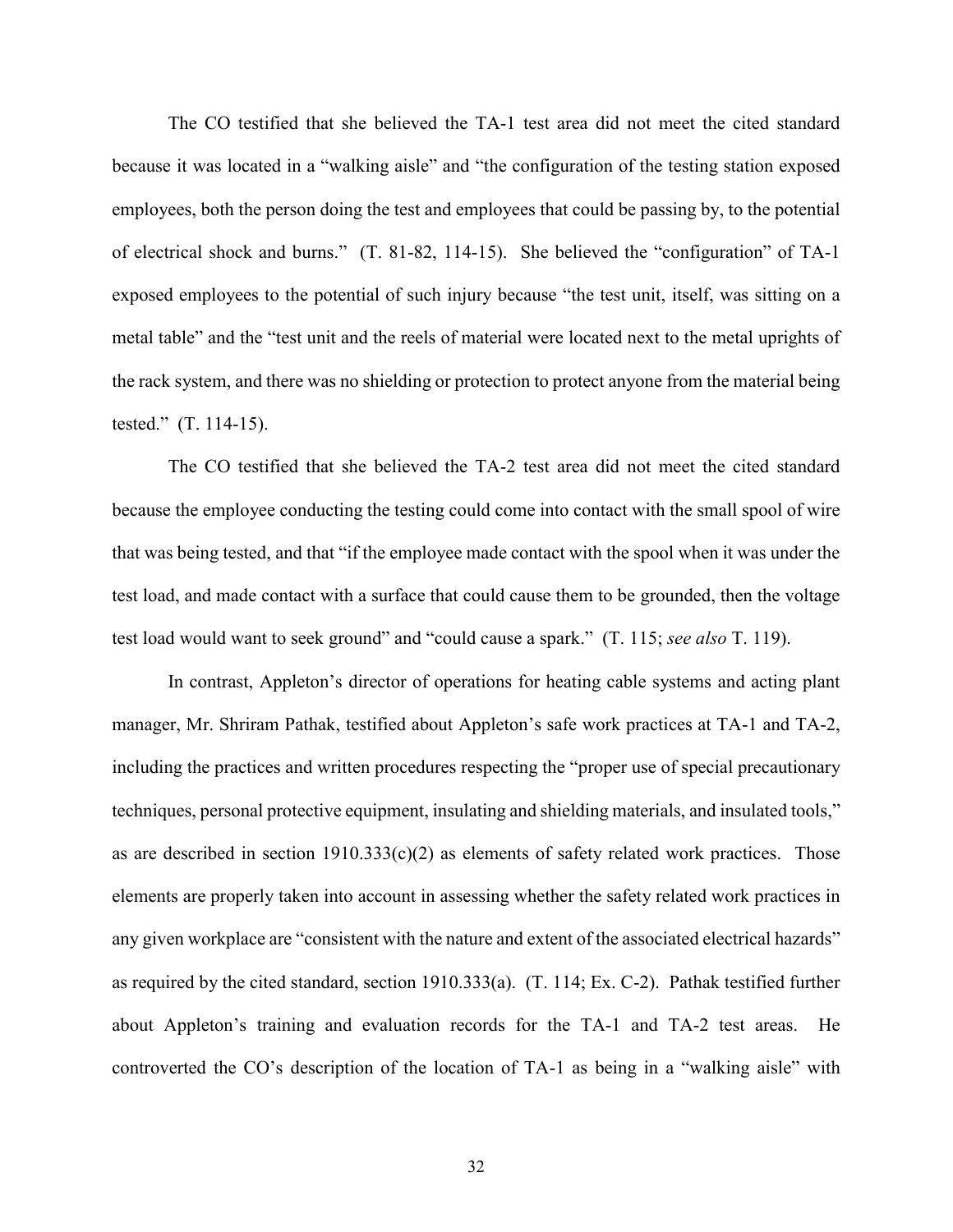frequent foot traffic. (T. 235-36). Pathak believed that in view of the safety related work practices in place at the facility, and the protection provided by the insulation on the cables and by the testing equipment's insulated leads, it would not be possible for an employee to be shocked or burned by making contact with the cables or leads during testing. (T. 206-207).

 To prove non-compliance with the standard, the Secretary was required to establish that Appleton's safety related work practices to prevent electric shock and other injuries at the TA-1 and TA-2 test stations were not "consistent with the nature and extent of the associated electrical hazards" present at those stations. Section 1910.333(a). The CO's testimony constituted prima facie evidence to prove non-compliance, but Appleton rebutted the Secretary's prima facie case with Pathak's testimony.<sup>9</sup>

 practices employed at the facility was the weightier, in that he had greater education and training in the properties of electricity, and he had far greater familiarity with the work practices, systems and equipment in place at the facility. *See Conagra Flour Milling Co.*, 16 BNA OSHC 1137, 1141 (No. 88-1250, 1993) (noting that "[g]enerally speaking, where employees testify from their own As between these two lay witnesses, Pathak's testimony regarding the safety-related work knowledge and experience on matters that pertain to their specific work activities, their testimony

 $9$  As noted earlier, both the CO and Pathak provided lay testimony, as neither was offered or qualified to present expert testimony. The undersigned, as the trier of fact, possesses no special knowledge or experience in safety related work practices to prevent electric shock or other injuries, and there is little basis in the record for discerning the relative reliability of the testimony of one lay witness over the other on this issue. As with the evidence regarding the sufficiency of the workspace around Panel 10 discussed *supra*, the introduction of properly admitted expert testimony could conceivably have provided a foundation for according greater weight to the testimony of the CO over that of Pathak, but no such expert testimony was presented. *See Falcon Steel Co.*, 16 BNA OSHC at 1191; *Consol. Constr., Inc.*, 16 BNA OSHC at 1006 n.6; *Gen. Motors Corp., Delco Prod. Div.*, 11 BNA OSHC at 1484.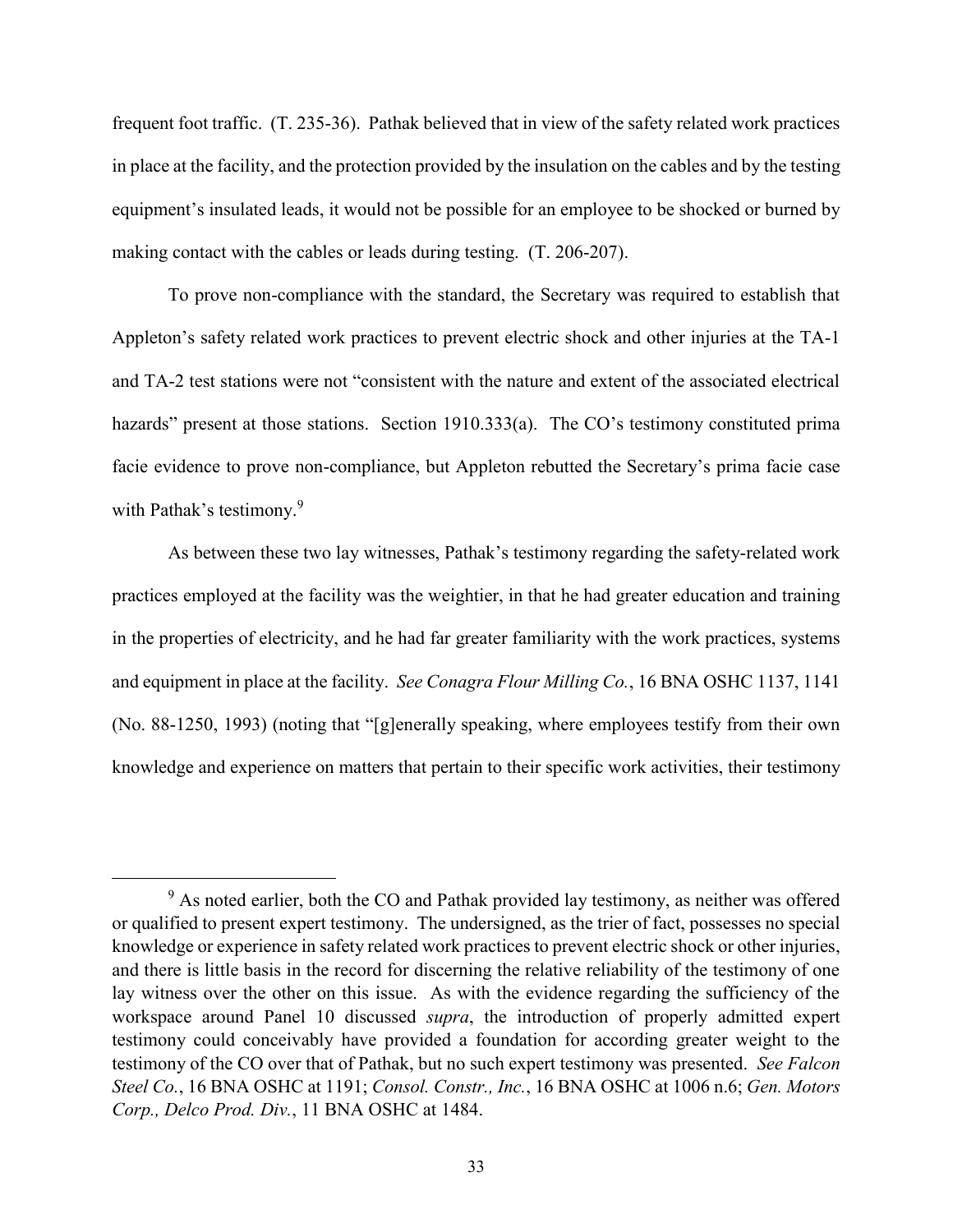should be given greater weight than that of witnesses who do not have first-hand experience with the operation in question"), *rev'd on other grounds* 25 F.3d 653 (8th Cir. 1984).

 And while the Act is intended to prevent the first accident, the positive evidence that there since at least the year 2000 (and the absence of evidence that there had been any such incidents in the years before 2000), is corroborative of Appleton's evidence that the safety-related work practices at TA-1 and TA-2 were "consistent with the nature and extent of the associated electrical hazards" as section 1910.333(a) requires. *Cf. Conagra Flour*, 16 BNA OSHC at 1142 (upholding because "the absence of any injuries is consistent with a finding that a reasonable person, considering all the circumstances, would not perceive a sufficient likelihood of a hazard to warrant had been no electric shock or other injuries sustained by employees testing cable at the test stations an employer's determination that certain personal protective equipment was not required, in part the use of personal protective equipment").

 The Secretary cites to evidence that Appleton had a project in progress to improve safety at its testing stations. The Secretary suggests that the existence of this project is probative of whether the safety-related work practices at TA-1 and TA-2 met the cited standard. (Sec'y Brief, p. 8). This suggestion is rejected. There was no showing that the impetus for the improvement  project was to meet the minimum regulatory requirements. *See Gen. Motors Corp., GM Parts* with a standard" and observing further that "[i]f employers are not to be dissuaded from taking precautions beyond the minimum regulatory requirements, they must be able to do so free from concern that their efforts will be relied on to establish their knowledge of an alleged hazard"), *Div.*, 11 BNA OSHC 2062, 2066 (No. 78-1443, 1984) (consolidated) (stating that an "employer's safety recommendations do not establish that such precautions were necessary in order to comply *aff'd*, 764 F.2d 32 (1st Cir. 1985).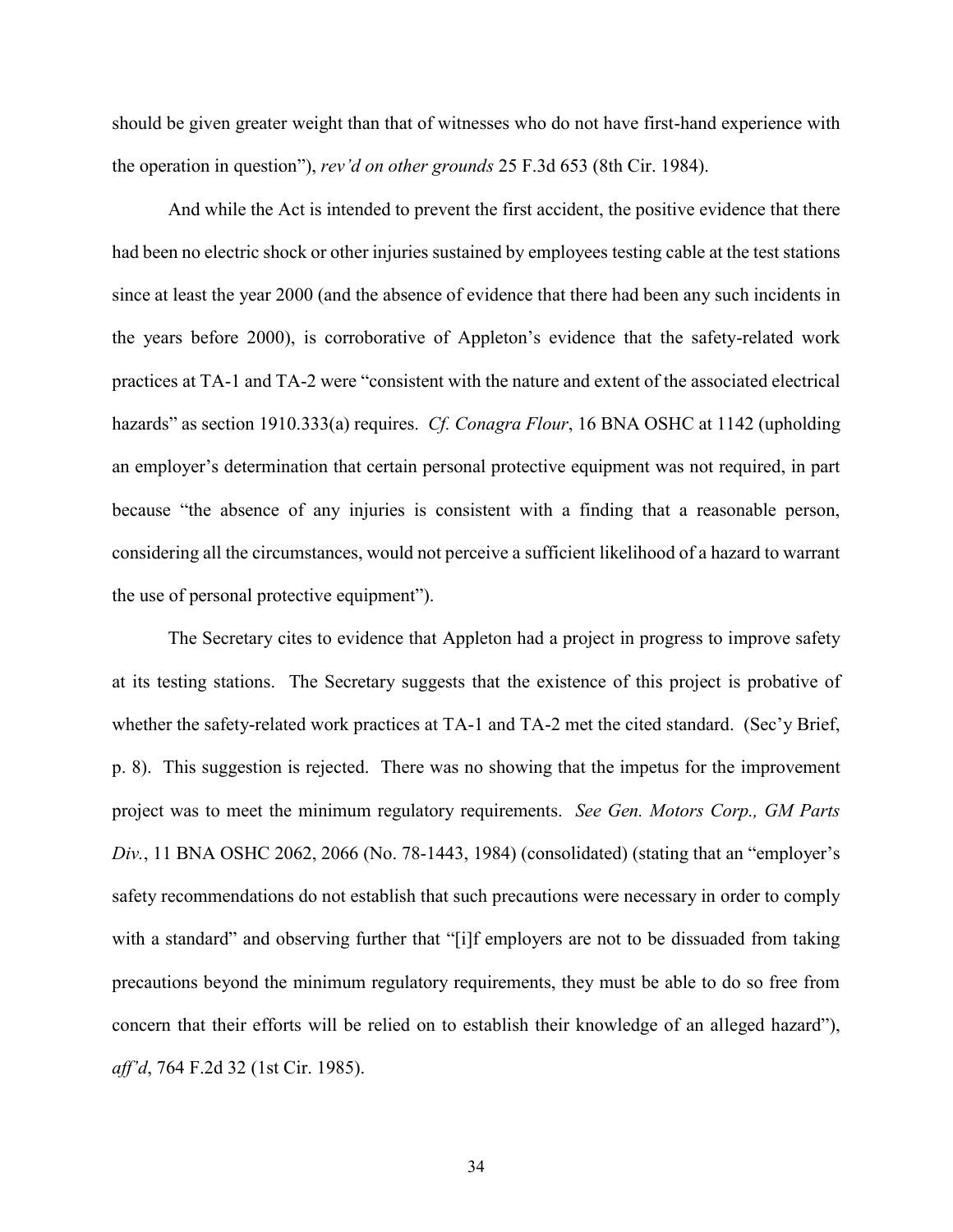Fact at ¶¶ 31-40, *supra*, respecting the safety related work practices at TA-1 and TA-2 are based on his weightier testimony. The Secretary has thus failed to meet his burden to prove by a TA-2 test stations were inadequate to prevent electric shock or other injuries given "the nature and For these reasons, greater weight is accorded to Pathak's testimony, and the Findings of preponderance of the evidence that the safety-related work practices employed at the TA-1 and extent of the associated electrical hazards" present at those stations. Item 3a of Citation 1 must therefore be vacated.

#### Electrical Protective Equipment

(*Citation 1, item 3b, instances "a," "b," & "c" -- § 1910.335(a)(1)(i)* )

Item 3b of Citation 1 alleges three instances (one instance each at TA-1, TA-2 and TA-3) of a violation of  $\S$  1910.335(a)(1)(i), which provides as follows:

> *equipment.* (i) Employees working in areas where there are potential electrical hazards shall be provided with, and shall use, electrical protective equipment that is appropriate for the specific (a) *Use of protective equipment*—(1) *Personal protective* parts of the body to be protected and for the work to be performed.

> NOTE: Personal protective equipment requirements are contained in subpart I of this part.

 The citation item alleged that Appleton violated this standard because it did not require employees who conducted hi-pot testing at the three test areas to wear electrical protective equipment "such as, but not limited to, voltage-rated gloves and fire-resistive clothing."

Section  $1910.335(a)(1)(i)$  is a broadly worded performance standard that applies to countless conditions and circumstances. The same is true of many other standards that prescribe "wherever it is necessary by reason of hazards … encountered in a manner capable of causing the use of personal protective equipment (PPE). *See, e.g.* § 1910.132(a) (requiring the use of PPE injury or impairment in the function of any part of the body").

"To establish the applicability of a PPE standard that, by its terms, applies only where a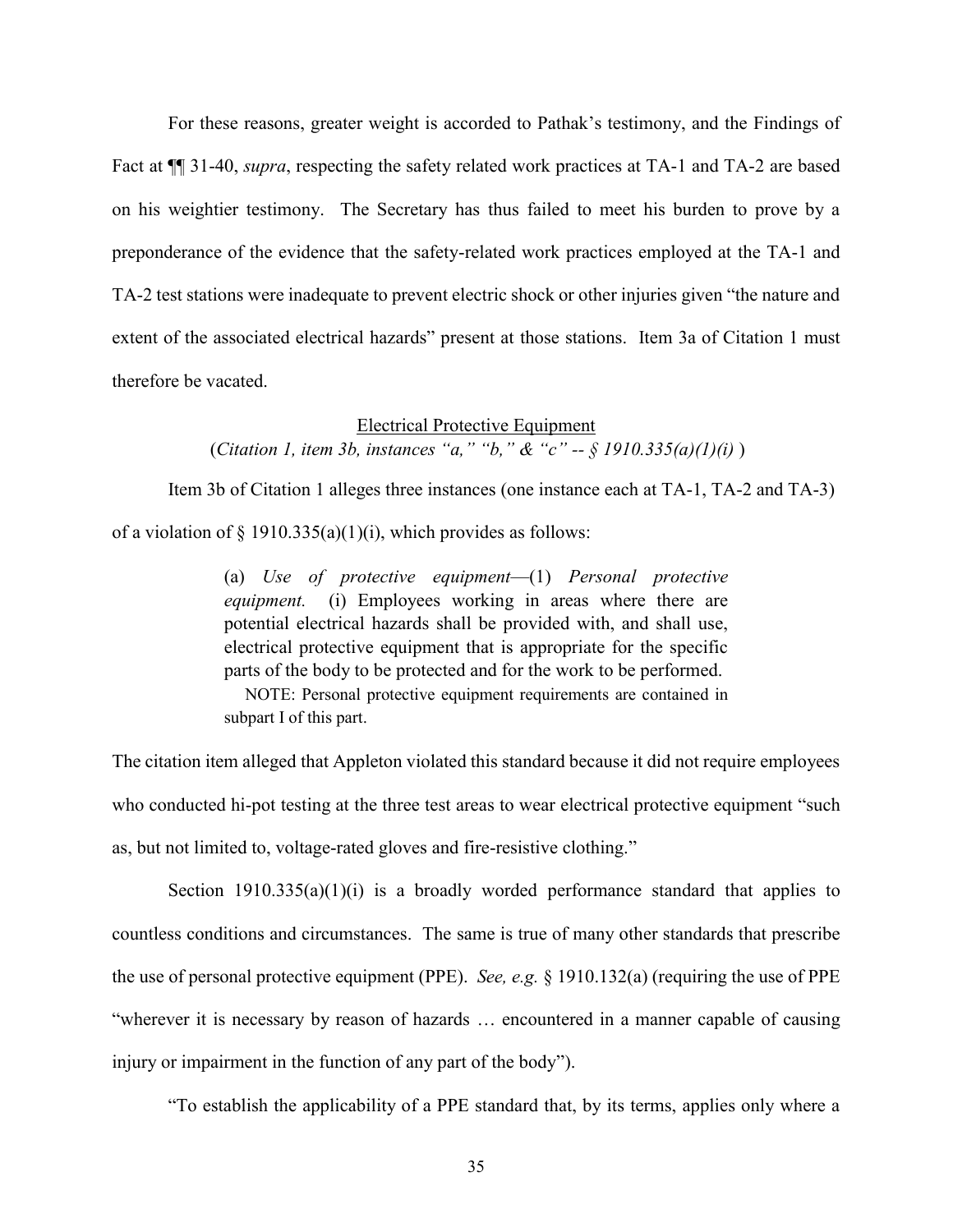hazard is present," Secretary must demonstrate that "there is a significant risk of harm and that the employer had actual knowledge of a need for protective equipment, or that a reasonable person familiar with the circumstances surrounding the hazardous condition, including any facts unique to the particular industry, would recognize a hazard requiring the use of PPE." *Wal-Mart Distrib. part on other grounds*, 819 F.3d 200 (5th Cir. 2016); *see also Weirton Steel Corp.*, 20 BNA OSHC employee a respirator that is "applicable and suitable for the purpose intended" when such a respirator "is necessary to protect the health" of the employee). "The Secretary must show more than the mere possibility of or a potential for injury." *Andrew Catapano Enters., Inc.*, 17 BNA OSHC 1776, 1783 (No. 90-0050, 1996) (consolidated). Rather, in order to establish that a potential hazard presents a "significant risk of harm," the Secretary must prove that the circumstances in the workplace are "likely to give rise to the alleged hazard" for which the PPE is needed. *See Pratt & Ctr. No. 6016*, 25 BNA OSHC 1396, 1400-01 (No. 08-1292, 2015), *aff'd in part and vacated in*  1255 (No 98-0701, 2003) (applying  $\S$  1910.134(a)(2), which requires an employer to provide an *Whitney Aircraft v. Donovan*, 715 F.2d 57, 63-67 (2d Cir. 1983).

 The Secretary presented a prima facie case through the CO's testimony that the circumstances in the three test areas were likely to give rise to electrical hazards that required the use of voltage-rated gloves and a fire-resistive shirt, but the CO's lay testimony on this issue was rebutted by the lay testimony of Pathak.<sup>10</sup> As with the evidence regarding the sufficiency of the testimony was presented on whether voltage-rated gloves or fire-resistive shirts "were appropriate workspace about Panel 10, and the safety-related work practices for TA-1 and TA-2, no expert

<sup>&</sup>lt;sup>10</sup>The CO made an oblique reference to a potential need for use of a face shield for an employee conducting testing at TA-3, but that testimony was not sufficiently developed to constitute substantial evidence that a hazard existed that would call for a face shield. (T. 121). Moreover, the Secretary has not argued in his closing brief that the cited standard requires the use of a face shield in that test area.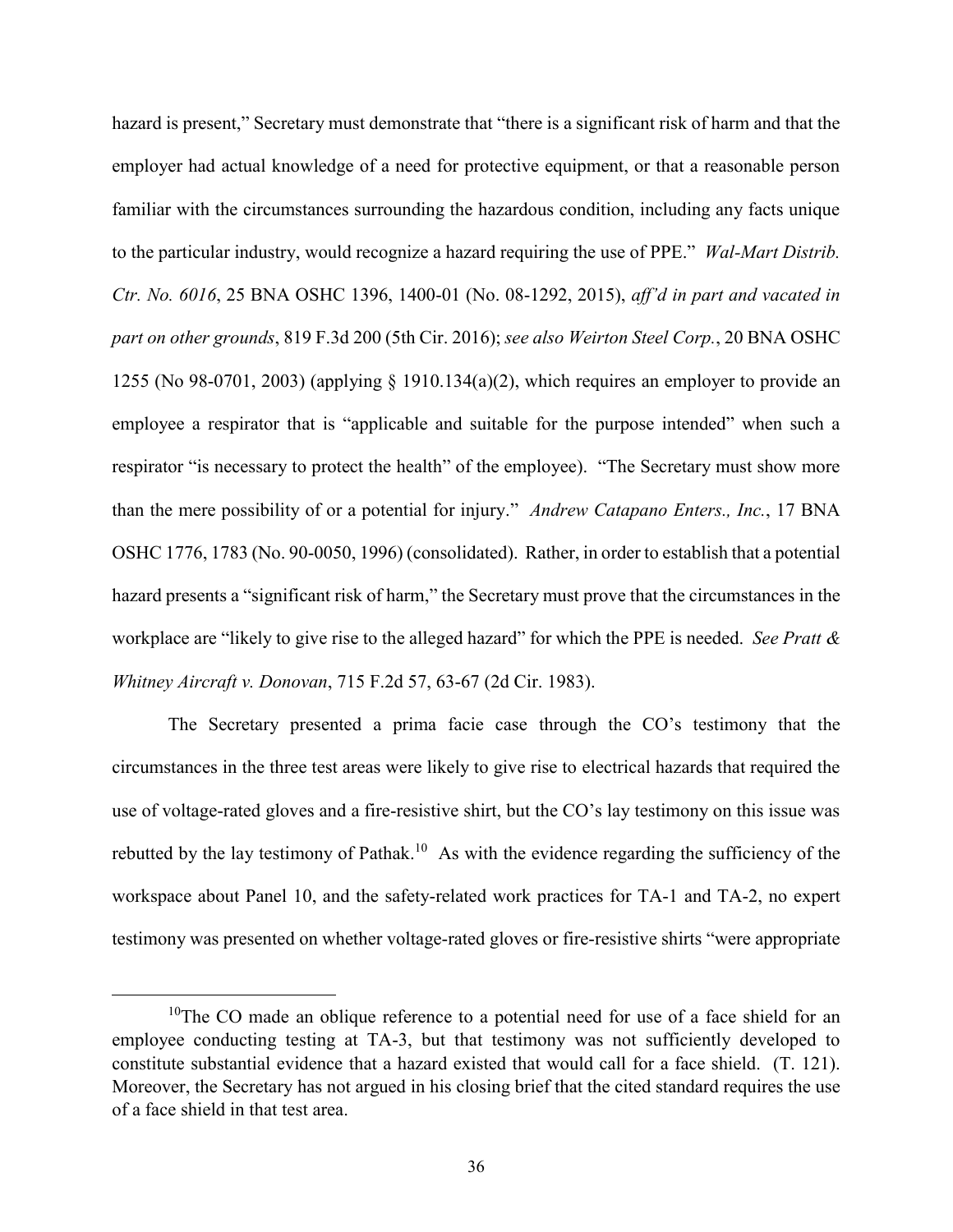…. for the work to be performed" at the three test areas. Moreover, there was positive evidence that no employee conducting testing at the three test areas had sustained an electric shock or had otherwise been injured since the year 2000, and there was no evidence that any such incidents had occurred before that year. *See Armour Food*, 14 BNA OSHC 1817, 1820 (No. 86-247, 1990) (noting that "the evidence that no employee had been injured while sharpening the blades in over 20 years strongly suggests that no hazard was present"); *Conagra Flour*, 16 BNA OSHC at 1141.

 to the need for voltage-rated gloves and fire-resistive shirts in the three test areas. Pathak's testimony was grounded in many years of experience in the industry and at the facility. Further, his testimony is consistent with affirmative evidence that no employees have sustained electric shock or other injuries while conducting testing at any of the three test areas. The findings of fact For the same reasons described previously in assessing the relative weight to accord the lay testimony of the CO and Pathak, greater weight is accorded to Pathak's testimony with regard at ¶¶ 31-44 *supra* are based largely on Pathak's more persuasive testimony.

 The Secretary having failed to prove that the circumstances under which employees tested heating cables in the TA-1, TA-2, and TA-3 test areas were likely to give rise to potential electrical hazards requiring the wear of voltage-rated gloves and fire-resistive shirts, item 3b of Citation 1 must be vacated.

## Placement of Portable Propane Cylinder (*Citation 2, item 2 -- § 1910.110(c)(5)(i)(i)* )

 petroleum gases "shall be located so as to minimize exposure to … physical damage." The Secretary alleges that Appleton violated this standard by storing a portable propane cylinder, with Item 2 of Citation 2 alleges an "other than serious" violation of 29 C.F.R.  $§$  1910.110(c)(5)(i)(i), which provides in relevant part that containers used for storing liquefied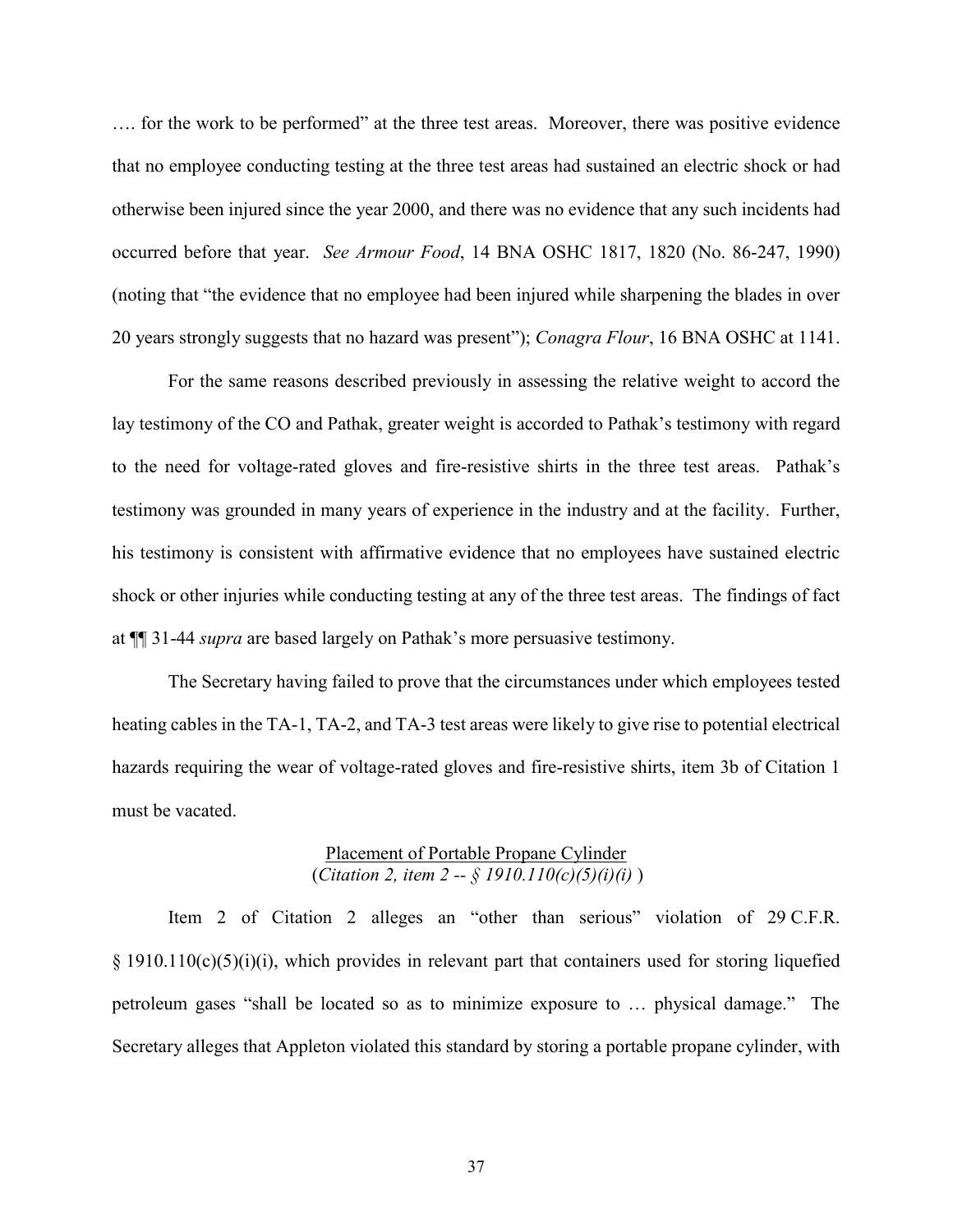an attached torch, on a workbench in an unsupported "freestanding" position. The CO was concerned that the cylinder "could be knocked over or possibly fall to the floor." (T. 77).

 physical damage if it had been knocked onto its side from its standing position on the table. The cylinder was lightweight and capable of being held by one hand. There is no substantial evidence that would support a reasonable inference that it was possible for the cylinder to sustain physical onto the floor. The Secretary having failed to prove that the cylinder was at reasonable risk of As detailed in ¶¶ 45-50 of the Findings of Fact, *supra*, the Secretary failed to establish by the greater weight of the evidence that the portable cylinder was at reasonable risk of sustaining damage simply by being knocked onto its side on the tabletop. Further, the evidence fails to establish that if the cylinder were tipped over to it side that it could then roll off the workbench sustaining physical damage as a consequence of its placement as reflected in the photograph at Exhibit J-6, the evidence is insufficient to establish that Appleton failed to comply with the cited standard.

 reasonable diligence could have known, of the alleged violative condition. There is no evidence Further, the Secretary has failed to prove that Appleton knew, or with the exercise of that any Appleton managerial employee had actual knowledge of the alleged violative condition before the CO brought it to Appleton's attention. In order to prove the violation, therefore, the Secretary had to prove that Appleton had constructive knowledge of the violative condition.

 To prove constructive knowledge, the Secretary must show that Appleton's failure to discover the alleged violative condition was due to a lack of reasonable diligence. An employer can "be charged with constructive knowledge of conditions that could be detected through an inspection or examination of the worksite." *Texas A.C.A., Inc.*, 17 BNA OSHC 1048, 1050 (No. 91–3467, 1995). "Where the employer maintains an adequate inspection program, the burden is

38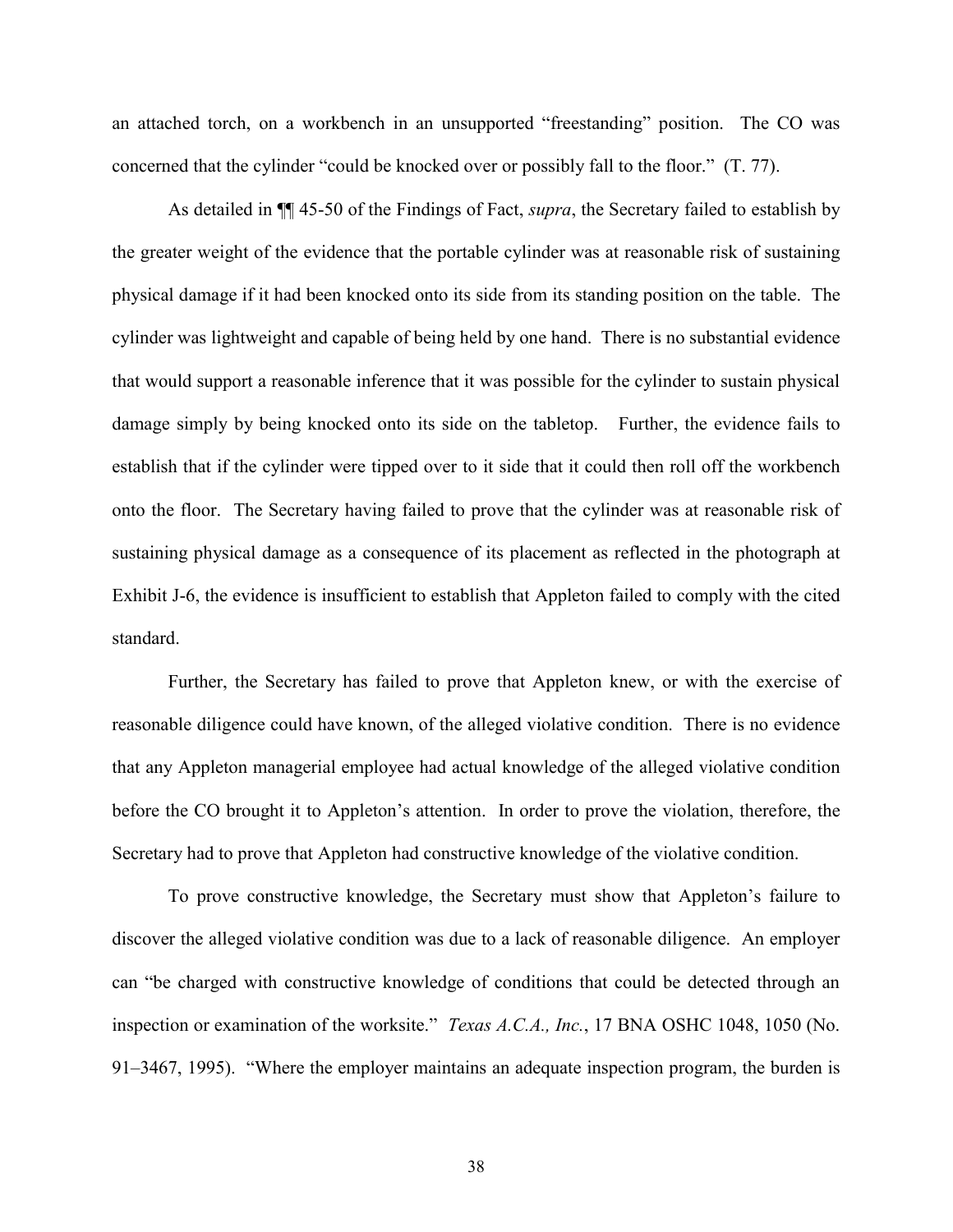due to a lack of reasonable diligence." *Trinity Marine Nashville, Inc.*, 19 BNA OSHC 1015, 1017 (No. 98-0144, 2000), *rev'd on other grounds,* 275 F.3d 423 (5th Cir. 2001). Whether an employer should have discovered a violative condition that is plainly visible requires consideration of how long the violative condition existed. *Thos. Indus. Coatings, Inc.*, 23 BNA OSHC 2082, 2086 (No. 06-1542, 2012) (ruling that the absence of evidence of how long a violative condition existed precludes finding that the employer could have known of the condition with the exercise of on the Secretary to demonstrate that the employer's failure to discover the violative condition was reasonable diligence.)

 The evidence is insufficient to support a finding that in the exercise of reasonable diligence, Appleton could have known of the alleged violative condition. There is no evidence respecting how long the propane cylinder had been in the position observed by the CO on February 2, 2016, or the circumstances under which it had been put there. *Cf. Major Constr.,* 20 BNA OSHC 2109 (No. 99-0943, 2005) (concluding that where there was no evidence of how long the violative condition existed, Commission is unable to evaluate whether the employer could have known of the condition if it had been reasonably diligent). While the whole of the evidence might support a reasonable inference that Appleton could have known of the violative condition in the exercise of reasonable diligence, such evidence is not preponderant.

 Accordingly, citation 2, item 2 must be vacated because the evidence is insufficient to establish either that Appleton failed to comply with the cited standard or that Appleton had actual or constructive knowledge of the alleged violative condition.